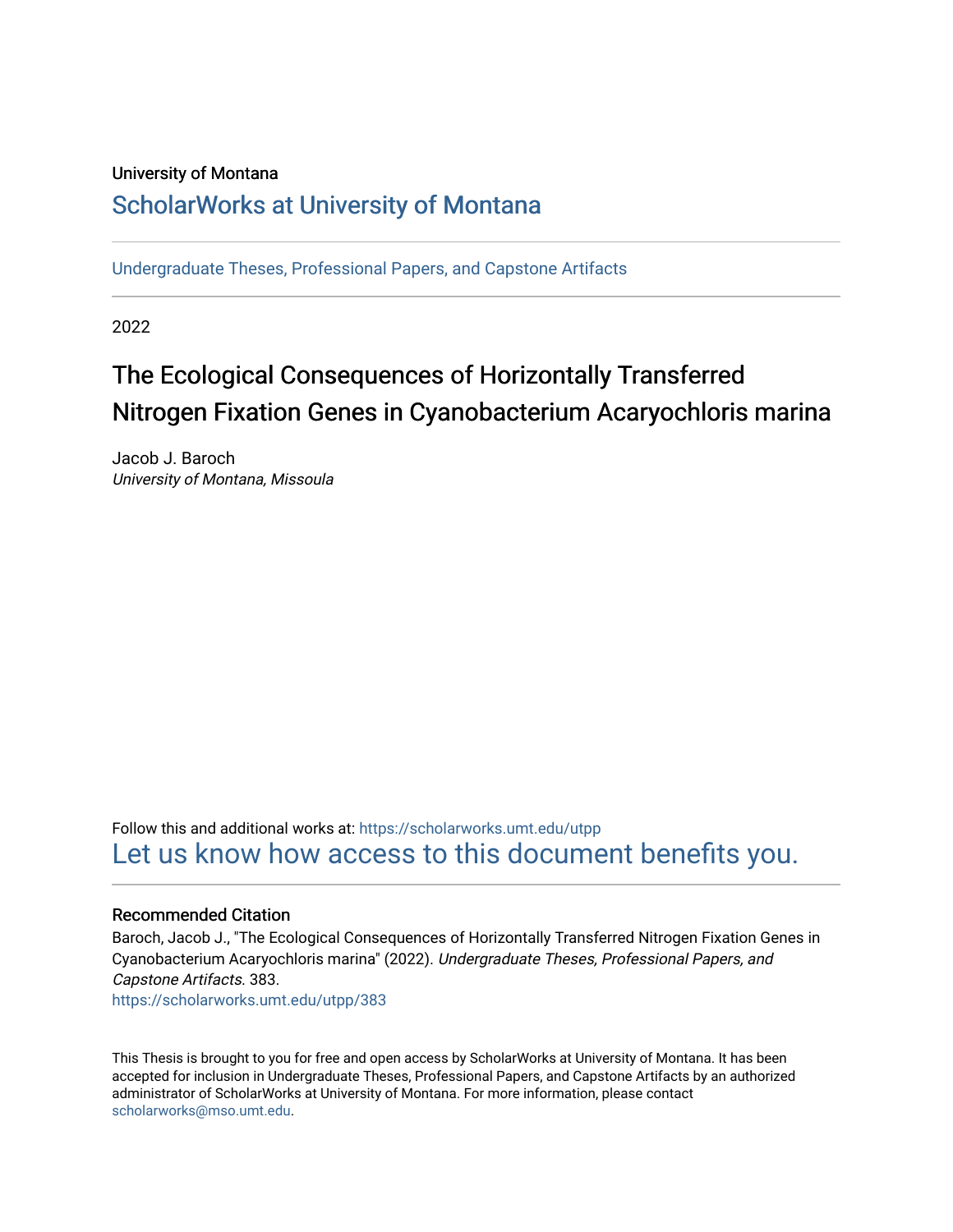**The Ecological Consequences of Horizontally Transferred** 

# **Nitrogen Fixation Genes in Cyanobacterium** *Acaryochloris marina*

Jacob J Baroch

Davidson Honors College, University of Montana

Capstone Artifact

May 13, 2022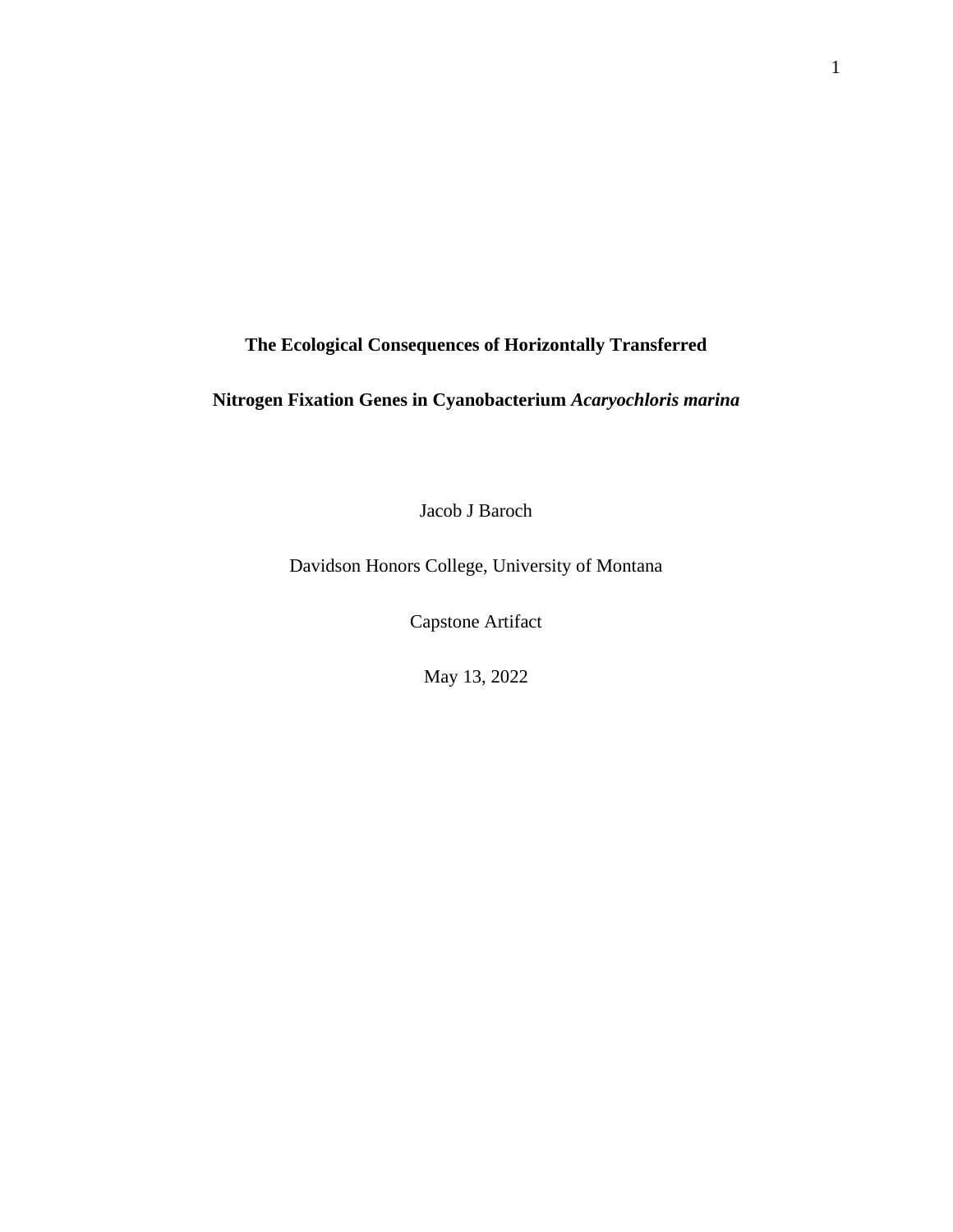# **The Ecological Consequences of Horizontally Transferred Nitrogen Fixation Genes in Cyanobacterium** *Acaryochloris marina*

*Acaryochloris marina*, a marine cyanobacterium, commonly lives attached to red algae or colonial ascidians, or sea squirts, in shallow marine environments. Known for its use of chlorophyll *d* as its primary photosynthetic pigment, *A. marina* absorbs light in the far-red range of the spectrum, while most other photosynthetic organisms produce chlorophyll *a* and absorb light maximally at blue and red wavelengths. Nitrogen (N) fixation involves the reduction of atmospheric  $N_2$  to biologically available ammonia (NH<sub>3</sub>) and is performed by a wide variety of prokaryotic microorganisms. Nitrogen is often a limiting nutrient in aquatic ecosystems, so nitrogen fixing bacteria provide an essential nutrient in the environment. *A. marina* is typically not regarded as a cyanobacterium capable of nitrogen fixation, despite the presence of nitrogen fixation (*nif*) genes in close cyanobacterial relatives.

Recently through comparative genomics, the Miller Lab at the University of Montana discovered an *A. marina* clade consisting of three strains – GR1, MU08, and MU09 – that possess the ~20 *nif* genes required to perform N fixation (Miller et al, 2022). The three primary *nif* genes are *nifHDK*, which encode the nitrogenase reductase and maturation protein, the nitrogenase alpha chain, and the nitrogenase beta chain, respectively. When these three genes are expressed, they combine to form nitrogenase, the enzyme that performs nitrogen fixation. After the discovery that novel genes are present, the first two points of inquiry that follow are: (1) how did the strains acquire these genes?; and (2) are the genes functional in these strains? For the first question, there are two ways that the genes may have been acquired: they were either vertically inherited from the common ancestor of *A. marina* (with concomitant gene loss in other *A. marina* strains) or obtained by horizontal transfer, likely from another cyanobacterial species. Horizontal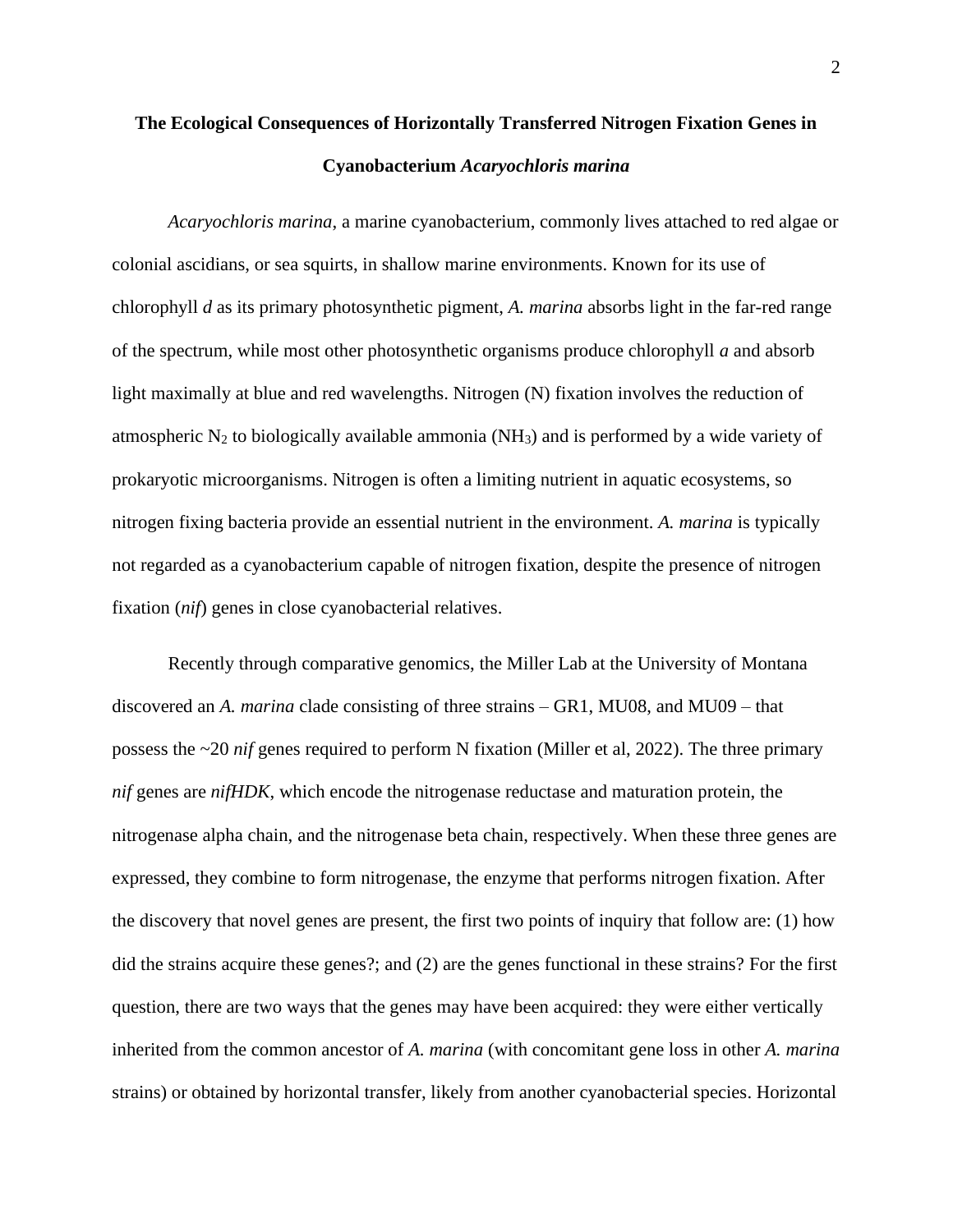gene transfer is observed frequently in cyanobacteria, so this is a likely source of novel genes (Chen et al, 2005).

The investigation into the origin of *nif* genes in these strains of *A. marina* was conducted using a phylogenetic approach, designing two trees. One tree is based on *nifHDK* sequences from *A. marina* strains GR1, MU08, and MU09, as well as those from closely related cyanobacterial species. The other tree, which represents the species tree, is reconstructed from 16S rRNA sequences from these same strains of *A. marina* and other species. When the two trees are compared, if the topology between *A. marina* branches and the nearest cyanobacterial relatives is the same in both trees, then this is evidence that *nif* genes were vertically inherited. If the topologies do not match, this is evidence of horizontal transfer, since the genes are more closely related to a different species than that which contains the most similar *nifHDK* sequences to those in the *A. marina* strains.

To test whether these strains of *A. marina* can express their *nif* genes to produce nitrogenase, this study was conducted using a physiological approach, growing each strain in a flask without essential fixed nitrogen (e.g., NH3). If the strains with *nif* genes continue to grow and/or survive, this is evidence that *A. marina* strains GR1, MU08, and MU09 are capable of reducing  $N_2$  to  $NH_3$ , which is used by the cell for growth and cell division. Strains in media with and without NH3 will be compared, showing the difference, if any, between growth rates. A strain not containing *nif* genes – *A. marina* CCMEE 5410 – will also be grown in media with and without  $NH<sub>3</sub>$  to act as a control.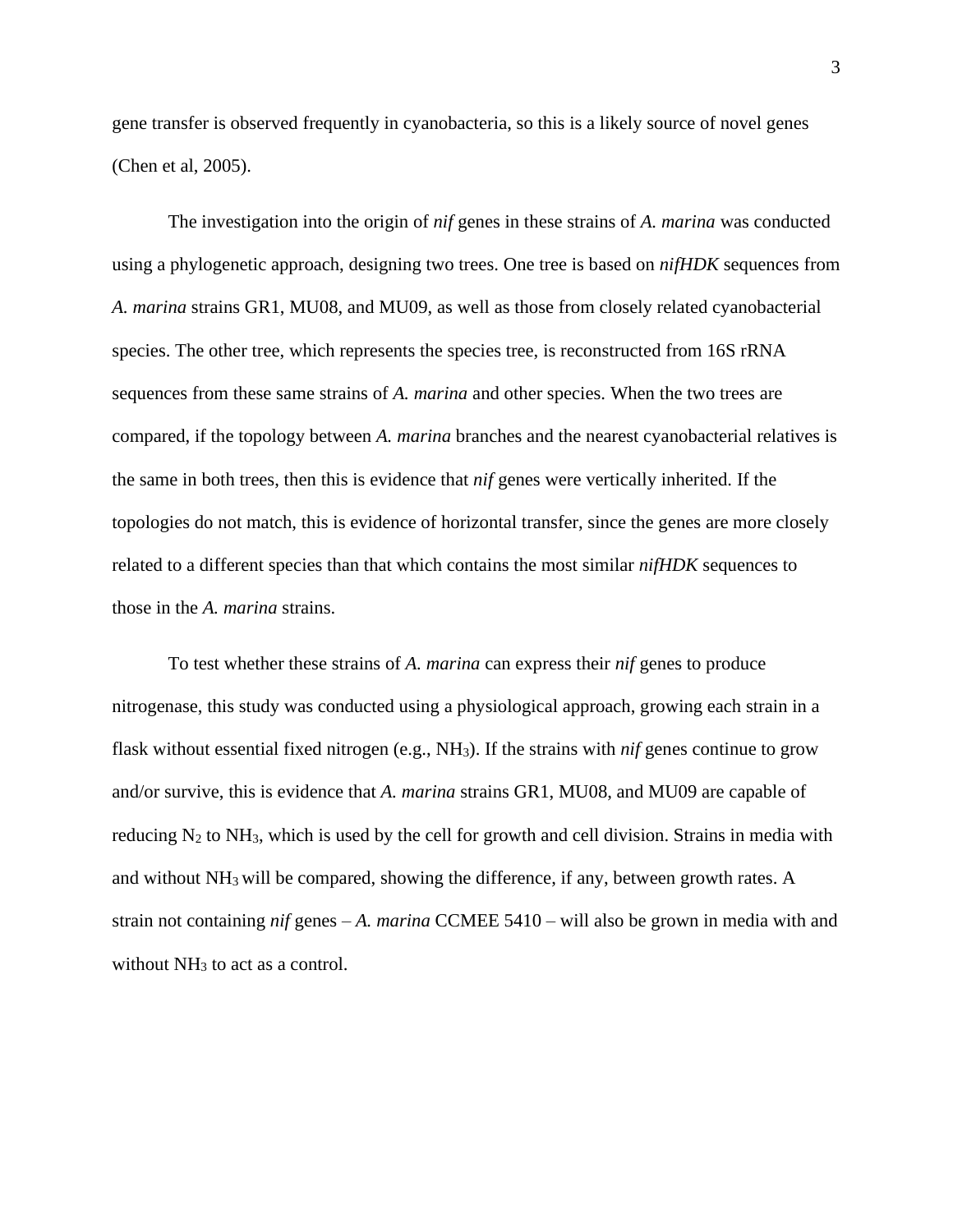### **Literature review**

*Acaryochloris marina* is not heavily researched; however, since its discovery, it has drawn the attention of marine ecologists and microbiologists due to its unique nature and widespread presence throughout the Earth's oceans as well as its fresh bodies of water. While the vast majority of photosynthetic organisms utilize chlorophyll *a* to absorb light energy, the cyanobacterium *Acaryochloris marina* is distinctive in its use of chlorophyll *d* as its major photosynthetic pigment (Miyashita et al, 1996). This brought field-wide fame to the species, with scientists questioning what else has evolved with this pigment (Swingley et al, 2008). Discovered in 1996 by researchers in Japan, the cyanobacterium uses chl *d* to absorb light at a longer wavelength of light in the far-red region (Miyashita et al, 1996). "Photosynthesis at the far-red region of the spectrum in *Acaryochloris marina*" by researchers in Pakistan and Saudi Arabia displays the structural differences between chl *a* and chl *d* as well as the resulting differences in wavelength absorption (Badshah et al, 2017). The genetics of *A. marina*, the physiological and structural mechanisms of each photosystem, and the light harvesting system are also discussed within Badshah et al. (2017). A review of chl *d* and *A. marina* by researchers at the University of Sydney in Australia details the evolution and physiological uses of chl *d* in this cyanobacterium (Loughlin et al, 2013). The review also discusses the genomic compositions of *Acaryochloris* species, such as the presence of nitrogen fixation genes in *Acaryochloris* sp. HICR111A.

Nitrogen fixation, one of the most complex physiological processes in bacteria, is a major contributor to nitrogen available for primary production (Montoya et al, 2004). Genes responsible for nitrogen fixation had not been recognized as present within the *Acaryochloris* genus until 2012 when a cooperative effort between labs across Europe published an annotated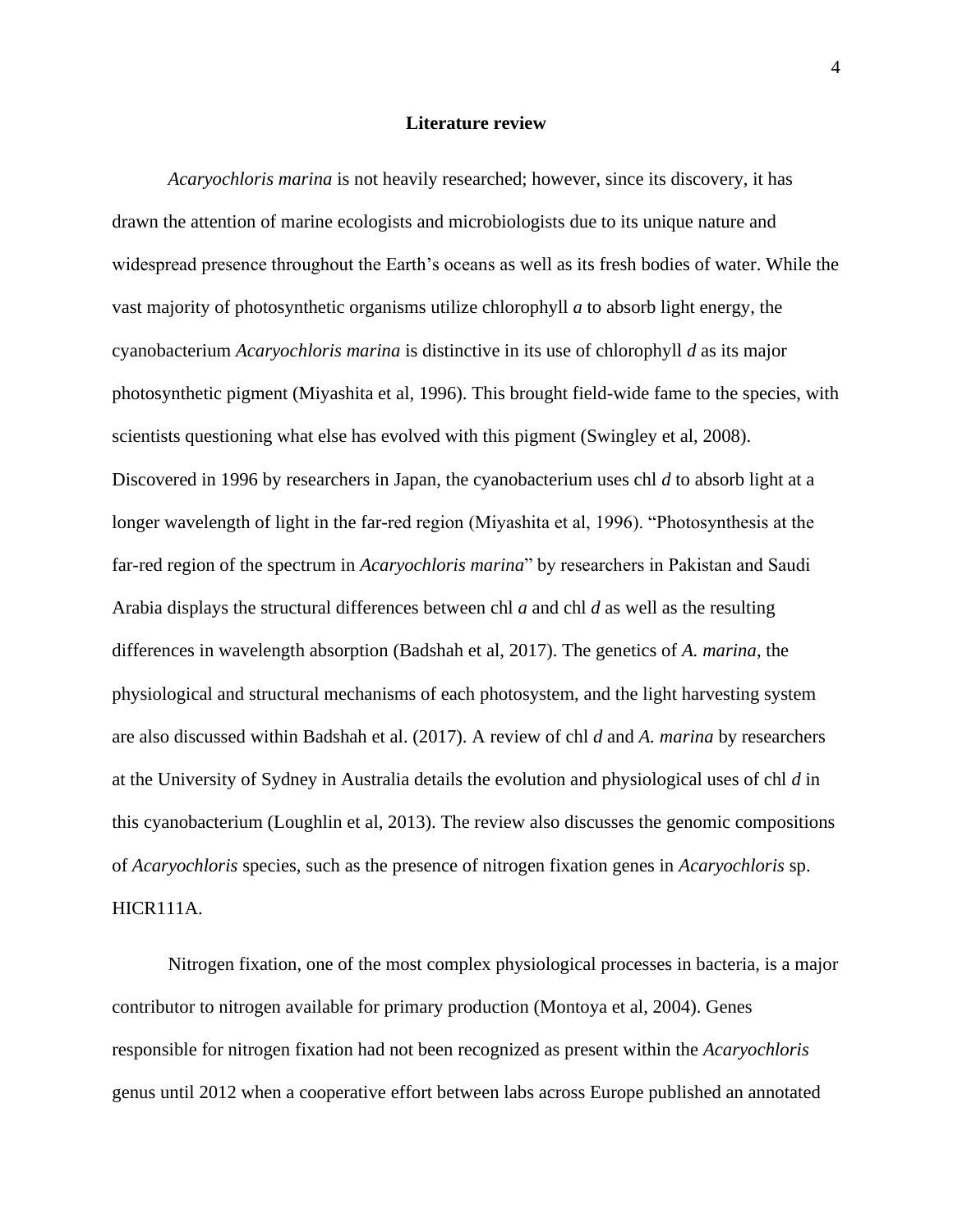genome of the previously mentioned *Acaryochloris* sp. HICR111A (Pfreundt et al, 2012). After performing physiological tests, the researchers found evidence that this strain expresses these genes to form nitrogenase, the enzyme that performs nitrogen fixation. The most common method to quantify the activity of nitrogenase, as used by the aforementioned researchers, is an acetylene reduction assay (Yoon et al, 2017; Tsujimoto et al, 2014). In this test, acetylene gas is injected into the cellular environment, and the amount of resulting ethylene gas is measured after a certain amount of time (Stewart et al, 1967). This method is effective, because nitrogenase reduces acetylene to ethylene just like it reduces atmospheric nitrogen.

*Acaryochloris* and *Thermoleptolyngbya* are referred to as non-heterocystous cyanobacteria, meaning they do not produce a differentiated cell known as a heterocyst. The purpose of the heterocyst is to provide a cellular environment where nitrogen fixation can occur. Thus, in non-heterocystous cyanobacteria, nitrogen fixation must occur within a single cell along with all other metabolic processes (Bergman et al, 1997). The enzyme nitrogenase is inhibited by the presence of oxygen – heterocysts provide nitrogenase with a microaerobic environment – so unicellular cyanobacteria must separate oxygen producing processes from nitrogenase (Haselkorn, 1978). To solve this problem, they have tightly regulated diurnal rhythms that perform photosynthesis during the day and nitrogen fixation at night (Sherman et al, 1998).

This regulation is controlled by differential gene expression in response to stimuli such as concentrations of oxygen and fixed nitrogen, as well as light intensity. Recent research has found two transcriptional regulators that, when absent from mutant cyanobacteria, nitrogenase is either expressed abnormally or not at all (Tsujimoto et al, 2014). The researchers concluded that one of the transcriptional regulators is induced by low concentrations of oxygen and the other is induced by low concentrations of fixed nitrogen. Induction of either regulator results in the expression of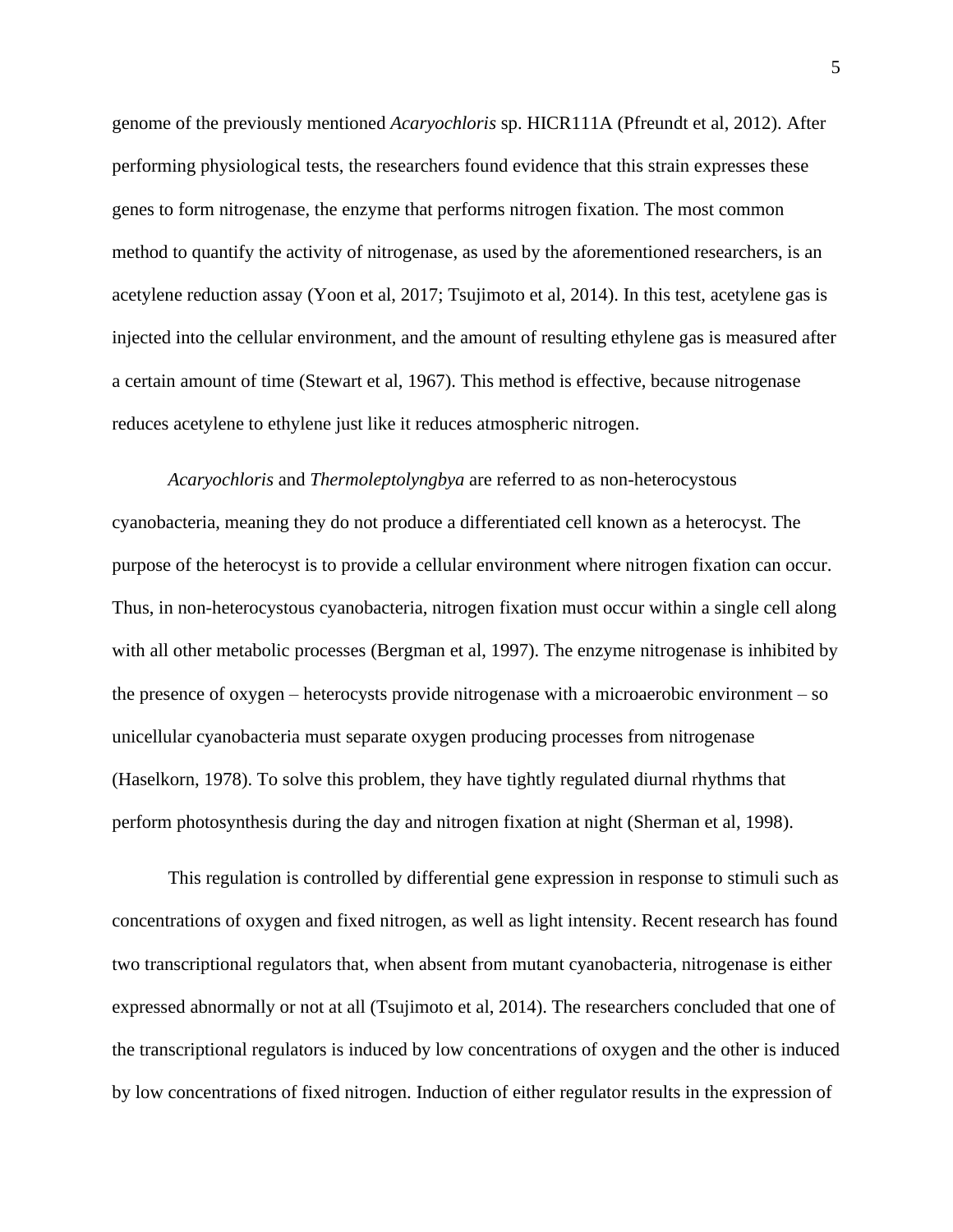nitrogen fixation (*nif*) genes (Tsujimoto et al, 2014). The ~20 *nif* genes in the genome produce peptides that combine to form nitrogenase. Researchers in a Canadian lab have obtained DNA sequences of the regions containing *nif* genes in several species and found that while the amino acid sequences of nitrogenase are highly conserved across species of cyanobacteria, intergenic regions have low similarity (Jackman & Mulligan, 1995). This implies that transcriptional regulator sequences can vary between species.

The difference in *nif* arrangement varies between cyanobacteria with and without heterocysts. The main structural genes, *nifHDK*, are grouped together in non-heterocystous cyanobacteria, but have a space between *nifHD* and *nifK* in heterocystous cyanobacteria (Bolhuis et al, 2010; Kallas et al, 1985). Despite this, the same nitrogenase is expressed in both types of cyanobacteria; expression is just regulated differently (Thiel & Pratte, 2014). In higher concentrations of oxygen, cyanobacteria have other approaches in addition to their diurnal rhythms to separate nitrogenase from oxygen, preventing or slowing inhibition. Tests were performed on isolated nitrogenase and intracellular nitrogenase, showing that intracellular nitrogenase takes six times as long to be inhibited as isolated nitrogenase in an environment with a concentration of oxygen greater than that of air (Klipp et al, 2004). From the observation by Klipp et al. (2004), one can infer that the cell has mechanisms to replace inhibited nitrogenase and/or limit contact between nitrogenase and oxygen other than temporally.

One of the components of nitrogenase is the electron-transfer iron protein (Hoffman et al, 2014). Iron reacts with oxygen, so this is likely the mechanism by which nitrogenase inhibition occurs, a large contributor to the evolved regulation of nitrogenase. In work from the Miller Lab at the University of Montana, nitrogen fixation genes have been discovered in the genomes of some strains of *A. marina* closely related to *Acaryochloris* sp. HICR111A (Miller et al, 2022).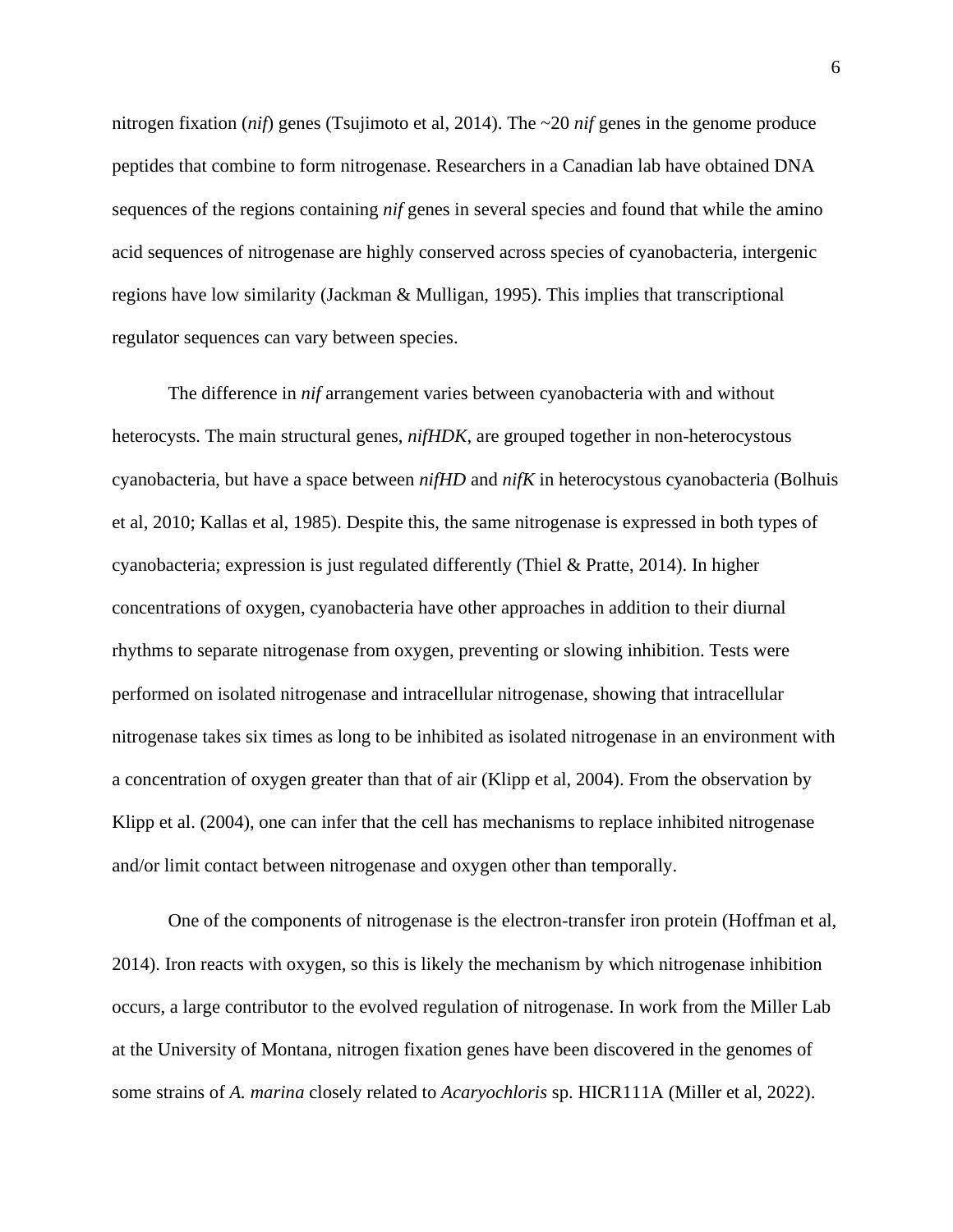The research detailed within this paper will verify whether these *A. marina* strains can produce a functional nitrogenase and will determine from where only some strains have acquired these genes.

# **Methods**

# *Phylogenetic analyses*

Genomes of *Acaryochloris marina* strains GR1, MU08, and MU09 have yet to be publicly available, other sequences were obtained from Cyanobase and NCBI. Publicly available assemblies for *Acaryochloris sp.* HICR111A (NCBI accession JN585763.1), *Cyanothece* sp. PCC 7425 (Cyanobase assembly ID GCA\_000022045.1), *Halothece sp.* PCC 7418 (Cyanobase assembly ID GCA\_000317635.1), *Microcoleus* sp. PCC 7113 (Cyanobase assembly ID GCA\_000317515.1), *Leptolyngbya sp.* PCC 7375 (Cyanobase assembly ID GCA\_000316115.1), *Leptolyngbya* sp. Heron Island J (Cyanobase assembly ID GCA\_000482245.1), *Synechococcus* sp. PCC 7335 (Cyanobase assembly ID GCA\_000155595.1), *Synechococcus sp.*  JA-3-3Ab (Cyanobase assembly ID GCA\_000013205.1), *Synechococcus* sp. JA-2-3Ba (Cyanobase assembly ID GCA\_000013225.1) were included in phylogenetic reconstructions. 16S rRNA and *nifHDK* sequences were aligned into respective files using the program ClustalW (Berman-Frank, 2003). Two maximum likelihood trees were constructed from these alignments with 100 bootstrap replicates using PAUP\* version 4.0 according to the GTR+I+G model of sequence evolution selected by MODELTEST.

# *Culture conditions*

Controls were grown in ASN-III medium which was made to the specifications stated in "Generic Assignments, Strain Histories and Properties of Pure Cultures of Cyanobacteria" by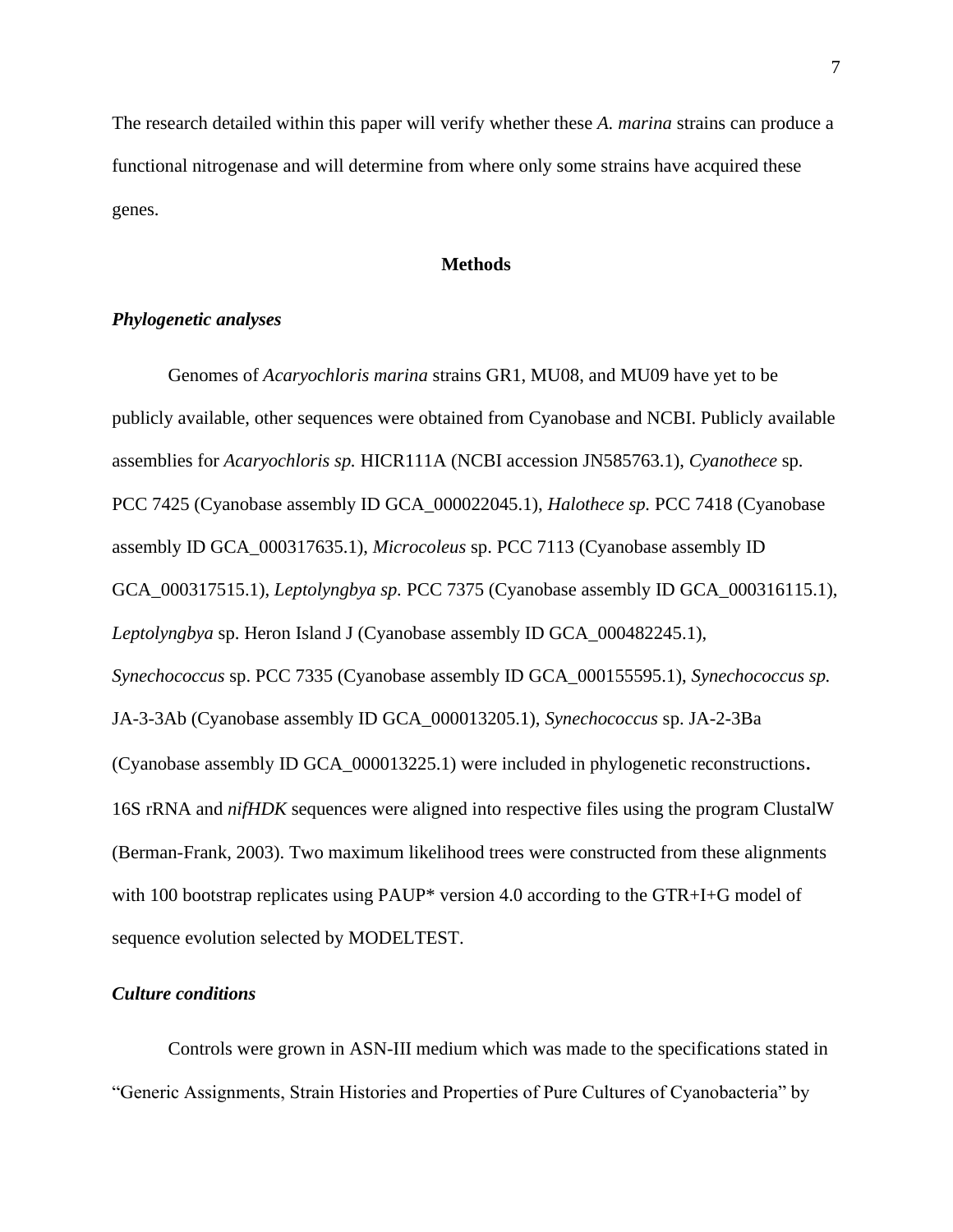Rippka et al. (1979). Slight changes were made to this recipe, resulting in a modified saltwater medium consisting of: 25.0 g NaCl; 3.5 g MgSO<sub>4</sub> x 7H<sub>2</sub>O; 2.0 g MgCl<sub>2</sub> x 6H<sub>2</sub>O; 0.75 g NaNO<sub>3</sub>; 0.75 g K<sub>2</sub>HPO<sub>4</sub> x 3H<sub>2</sub>O; 0.5 g CaCl<sub>2</sub> x 2H<sub>2</sub>O; 0.5 g KCl; 0.02 g NaCO<sub>3</sub>; 3 mg citric acid; 3 mg ferric ammonium citrate; 0.5 mg EDTA; and 1 mL micronutrient solution  $(2.86 \text{ g H}_3BO_3, 1.81 \text{ g})$ MnCl<sub>2</sub> x 4H<sub>2</sub>O, 0.222 ZnSO<sub>4</sub> x 7H<sub>2</sub>O, 0.391 g Na<sub>2</sub>M<sub>O4</sub> x 2H<sub>2</sub>O, 0.079 g CuSO<sub>4</sub> x 5H<sub>2</sub>O, and 0.0494 g  $Co(NO<sub>3</sub>)<sub>2</sub>$  x 6H<sub>2</sub>O dissolved in 1 L distilled H<sub>2</sub>O) dissolved in 1 L and adjusted to pH 8.2 (Ulrich et al, 2021). Experimental cultures were grown in ASN-III -N medium, consisting of the same recipe as ASN-III, but lacking NaNO<sub>3</sub>. All cultures were kept in an incubator at  $25^{\circ}$  C for the duration of the experiment. To simulate a natural environment, the lights in the incubator were on a 12-hour cycle.

### *Check for contaminants*

Prior to the growth experiment, to confirm the absence of nitrogen fixing contaminants, each culture was plated on IO BG-11 agar lacking fixed nitrogen, consisting of the following dissolved in 1 L of distilled water: 25 g Instant Ocean;  $0.0036$  g CaCl<sub>2</sub>-H<sub>2</sub>O;  $0.012$  g FeNH<sub>4</sub>Citrate; 0.001 g Na<sub>2</sub>EDTA; 0.04 g K<sub>2</sub>HPO<sub>4</sub>; 0.075 g MgSO<sub>4</sub> x 7H<sub>2</sub>O; 0.02 g Na<sub>2</sub>CO<sub>3</sub>; and 1 mL of micronutrient solution  $(2.86 \text{ g H}_3\text{BO}_3, 1.81 \text{ g MnCl}_2 \times 4\text{H}_2\text{O}, 0.222 \text{ ZnSO}_4 \times 7\text{H}_2\text{O},$ 0.391 g Na<sub>2</sub>M<sub>O4</sub> x 2H<sub>2</sub>O, 0.079 g CuSO<sub>4</sub> x 5H<sub>2</sub>O, and 0.0494 g Co(NO<sub>3</sub>)<sub>2</sub> x 6H<sub>2</sub>O dissolved in 1 L distilled H2O). IO BG-11 media was buffered with 10 mM HEPES at pH 8.0 (Ulrich et al, 2021). After incubating at room temperature in an environment conducive to growth, contaminants did not appear, allowing the conclusion to be made that contaminating diazotrophs were not present in the cultures.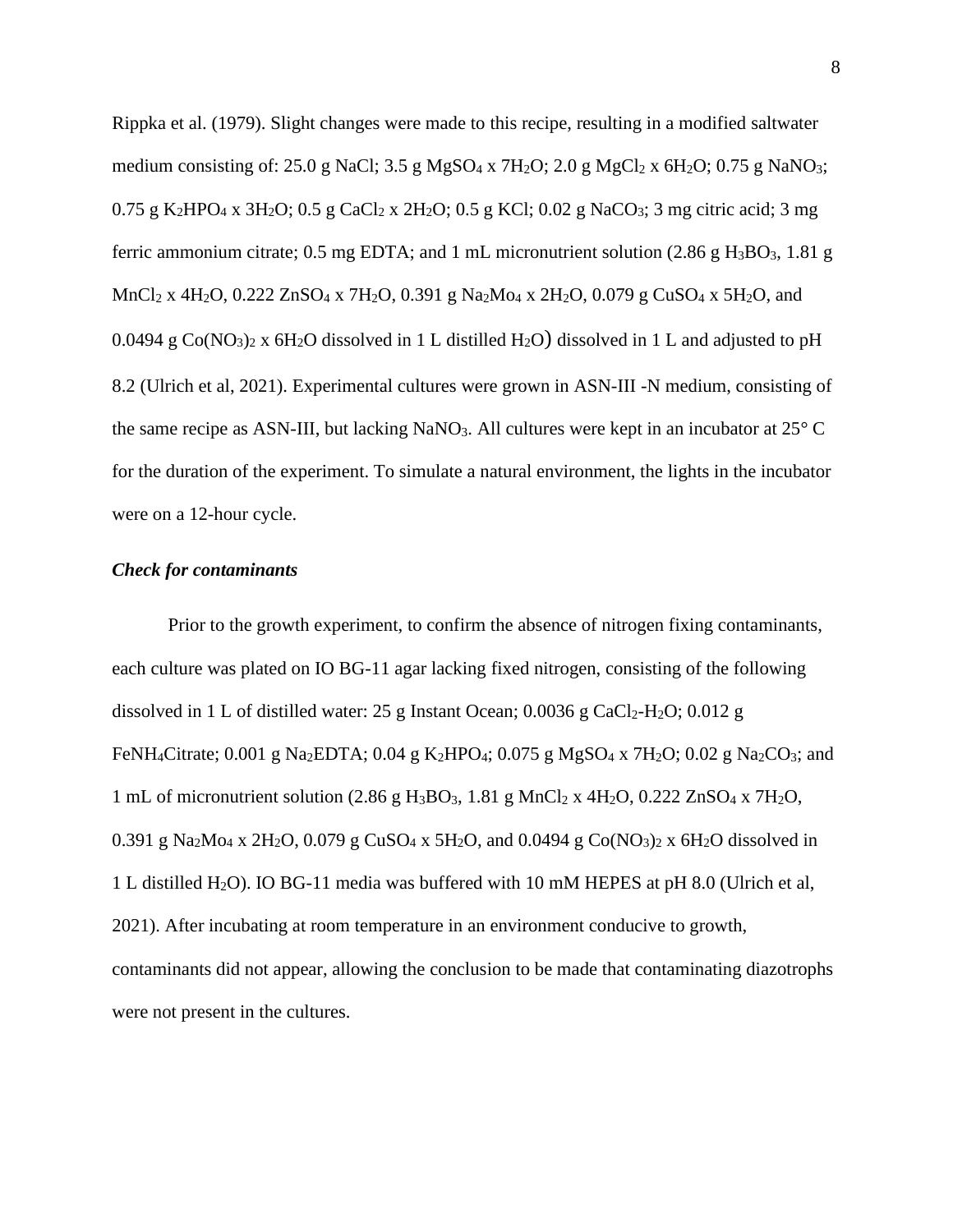#### *Growth experiment*

Duplicates of each of the four *A. marina* strains in ASN-III media were inoculated, as well as duplicates of each strain in ASN-III -N media, lacking a source of fixed N (sodium nitrate). Optical densities (ODs) were taken for four of our existing purified lab strains of *A. marina* (GR1, MU08, MU09, and 5410) and the equation  $OD_1 * V_1 = OD_2 * V_2$  was used to determine how many milliliters of each original culture were needed to begin the experiment with an OD of 0.01 in each new culture. Homogenization of each culture for accurate ODs consisted of scraping the bottom of each flask with a sterile wooden scraper 20 times in each direction, horizontally and vertically, then scraping the bottom edges in a circular motion, as well as the sides of the flask, and giving a vigorous swirl before transferring 2 mL to the cuvette.

To inoculate the +N controls, each calculated amount from the original culture was transferred to fresh ASN-III media. To inoculate the -N flasks, each culture was first rinsed with fresh ASN-III -N media to remove excess fixed nitrogen. To perform the -N rinse, the previously calculated amounts from each original culture were pipetted into 2 mL tubes and each tube was labeled with its strain name. The tubes were centrifuged for seven minutes on maximum speed (12,700 rpm) and the supernatant was pipetted out. One milliliter of ASN-III -N media was pipetted into each tube, tubes were vortexed to reconstitute the culture, and the process was repeated two more times, until the cultures had been rinsed three times. Each tube was then poured into its respective flask of fresh ASN-III -N media. Optical densities were taken at  $T_0$ after vigorously swirling each flask, and then about every 48 hours thereafter, homogenizing the cultures as before.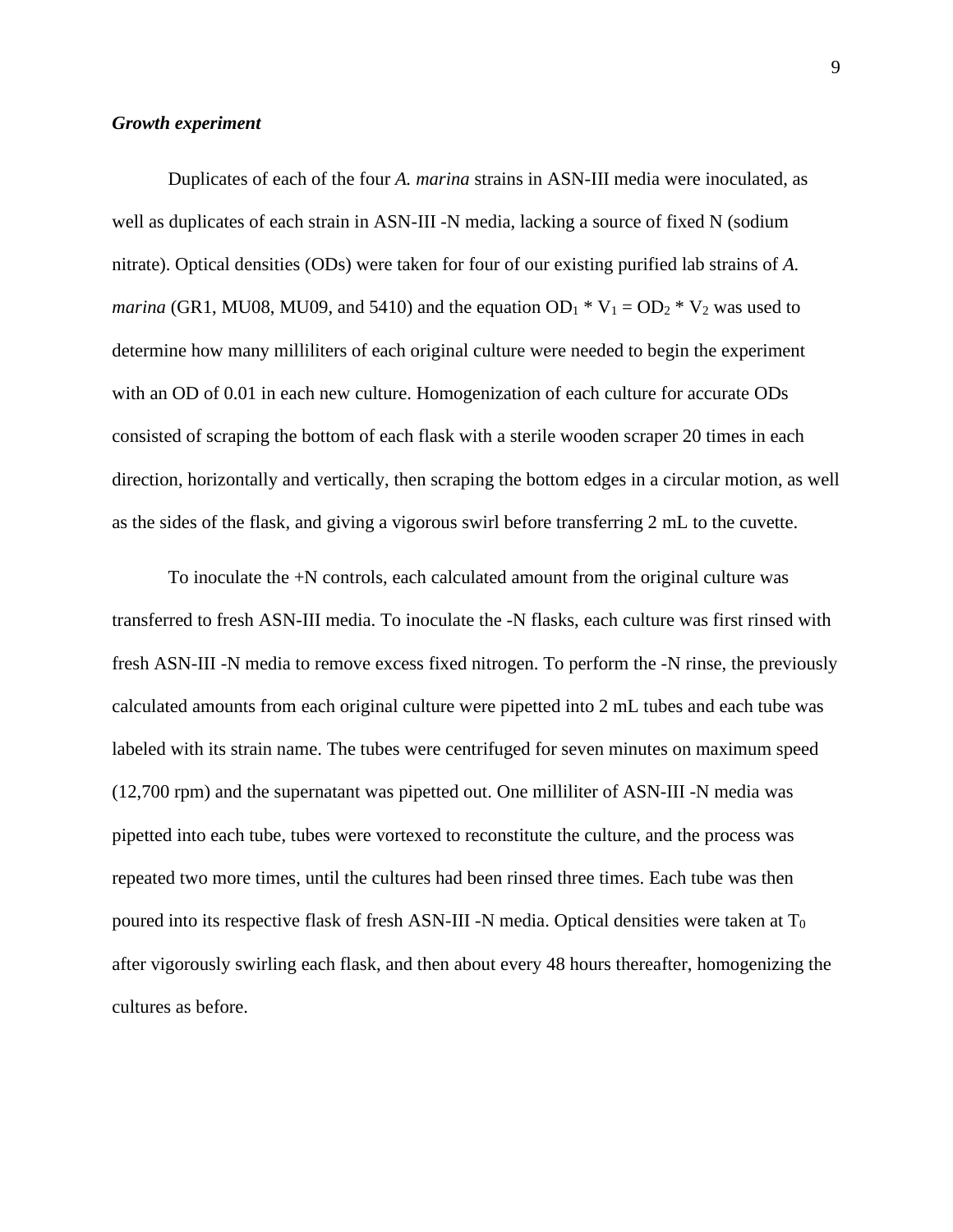# **Results and Discussion**

#### *Horizontal Gene Transfer of Nitrogen Fixation Genes in A. marina*

*A. marina* strains GR1, MU08, and MU09 have the coding potential to convert atmospheric nitrogen  $(N_2)$  to fixed nitrogen to be assimilated. Due to the rarity of this within A. *marina*, our lab has investigated the evolutionary origins of these nitrogen fixation (*nif*) genes. The construction of phylogenies for *nifHDK* and 16S rRNA genes has clarified our understanding of the relatedness of cyanobacteria containing nitrogen fixation genes (Figure 1). The trees provide evidence of horizontal transfer, since the topologies of the two trees do not match, so the *nif* genes must have a different evolutionary history. If the topology between *A. marina* branches and the nearest cyanobacterial relatives were the same in both trees, that would have been evidence that *nifHDK* genes were vertically inherited from the closest related species. However, this was not the case; therefore, *A. marina* has likely acquired its nitrogen fixation genes from the a donor related to the distantly related cyanobacterium, *Leptolyngbya* sp. PCC 7375. This is an example of how multigenic, physiologically complex functions can be transferred.



Figure 1. Maximum likelihood phylogenies for *nifHDK* and 16S rRNA genes reconstructed with a GTR+I+G model. Bootstrap support values greater than 50% are shown for 1000 bootstrap replicates. Branch lengths are in units of expected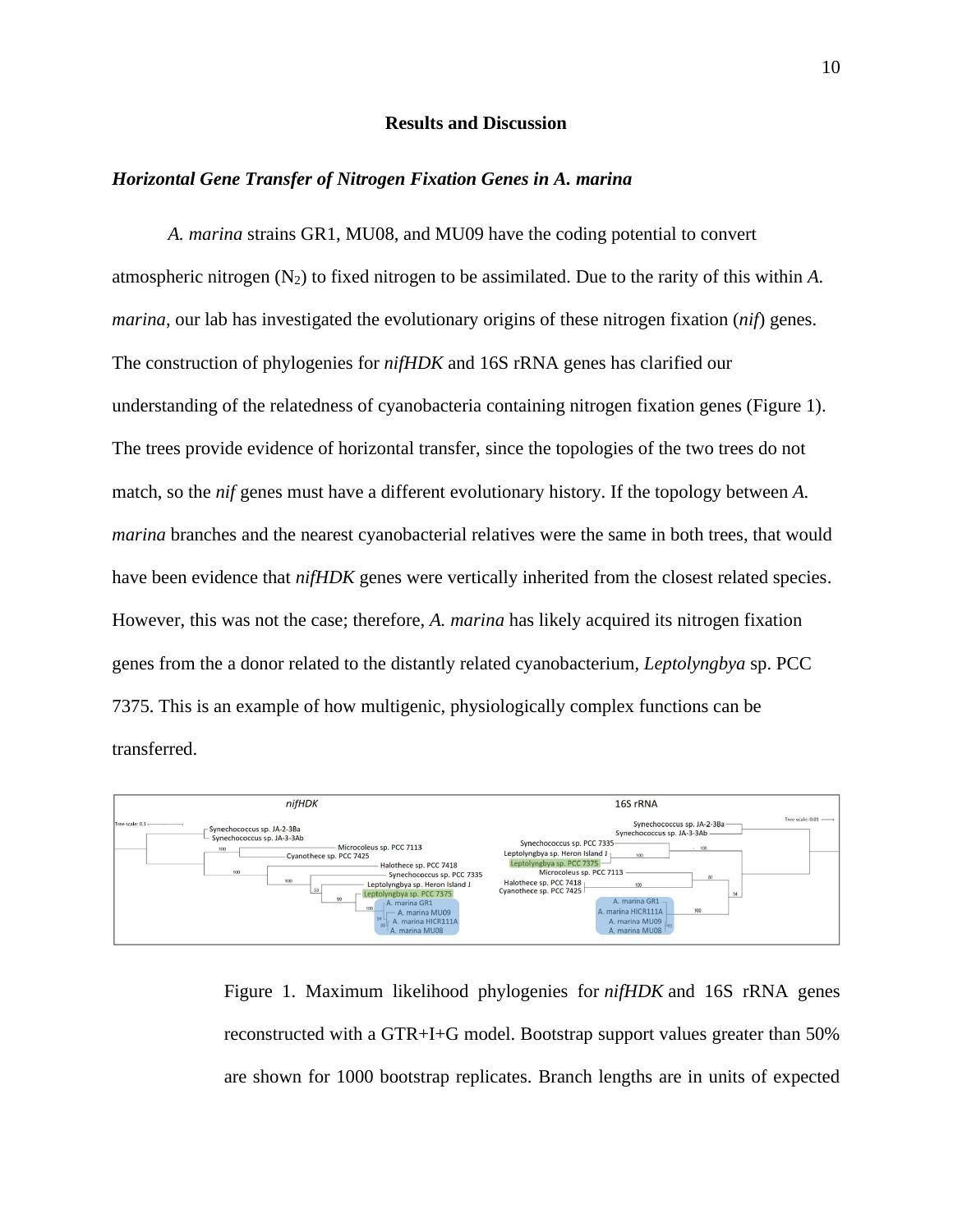number of nucleotide substitutions per site. The two topologies were significantly different by an SH test ( $p < 0.0001$ ). Figure and legend included in Miller et al. (2022).

# *Assimilation of Atmospheric N<sup>2</sup> by A. marina*

After finding that *A. marina* has likely acquired its nitrogen fixation genes by HGT, it must then be determined whether *nif*-containing *A. marina* strains are able to perform nitrogen fixation. By performing a growth experiment with and without fixed nitrogen in the media, we found that *nif*-containing *A. marina* strains MU08 and MU09 grow at very similar rates in both conditions. As expected, *A. marina* strain CCMEE 5410 does not grow in media lacking fixed nitrogen, because it does not contain the genes required for nitrogen fixation. This is evidence that *nif*-containing strains of *A. marina* can produce a functional nitrogenase that has little to no impact on growth rate as compared to strains grown in the presence of nitrogen. It is not yet known whether nitrogenase is being produced in nitrogen replete conditions; more research must be performed to determine the regulation and expression of this enzyme in *A. marina*.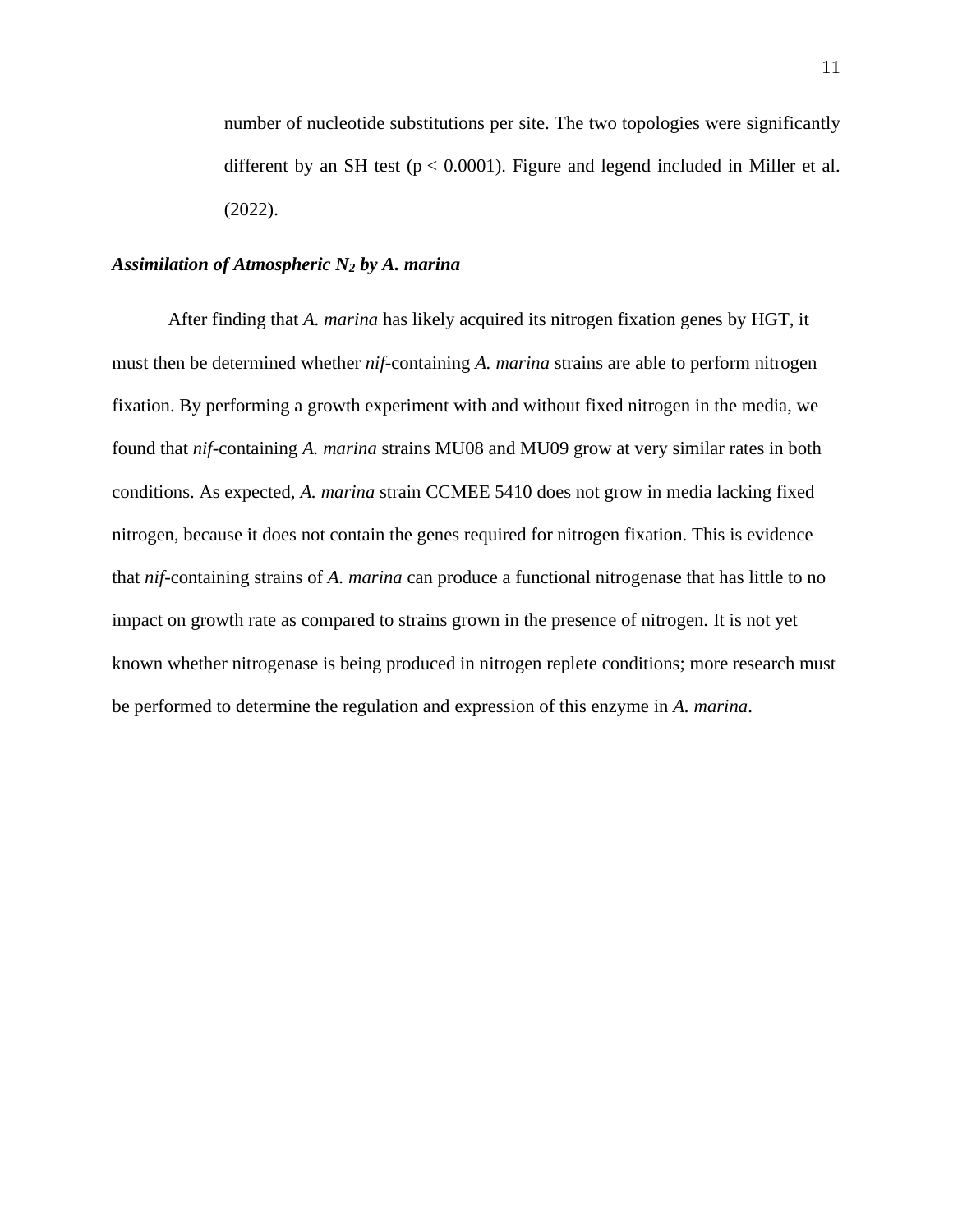

Figure 2. Population growth rate in the presence (+) or absence (−) of combined nitrogen for nif-containing strains MU08 and MU09 and for nif-lacking strain CCMEE 5410. Error bars are standard errors. Figure and legend included in Miller et al. (2022).

# **Conclusions and future research directions**

It has now been determined from where recently discovered *nif* genes in strains of cyanobacterium *Acaryochloris marina* have come. By following the methods of phylogenetic analysis stated in this research, the likely source of *nif* genes in strains GR1, MU08, and MU09 of *A. marina* is the distantly related cyanobacterium, *Leptolyngbya* PCC 7375. These strains of *A. marina* have acquired the *nif* genes through horizontal transfer. Prior to confirming this through our phylogenies, we predicted this, since there are very few strains that contain genes for nitrogen fixation relative to the entire genus *Acaryochloris*, and vertically inherited genes would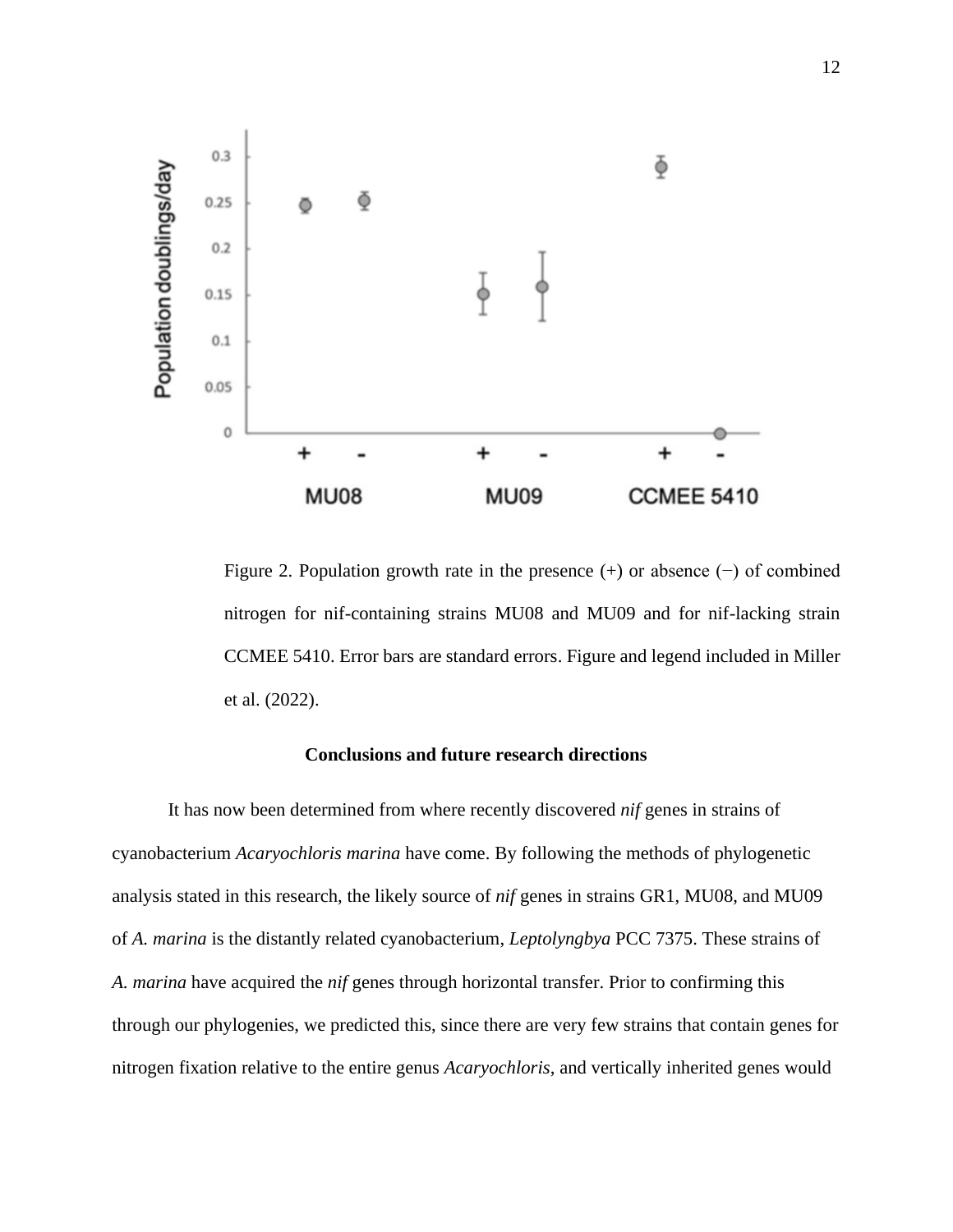have been subsequently lost in all other strains of *A. marina* after acquisition, which is much less likely.

There is now evidence to support that *nif* genes in strains GR1, MU08, and MU09 of *A. marina* are expressed to form a fully functional nitrogenase. We hypothesized that if nitrogen fixation is occurring in a system in which only *A. marina* is present, *nif*-containing strains of *A. marina* should be able to produce a functional nitrogenase. Inoculation of *A. marina* strains MU08 and MU09 in media lacking fixed nitrogen, and subsequent growth of the strains provides evidence that *A. marina* is performing nitrogen fixation, and thus expresses *nif* genes to produce a functional nitrogenase. Growth rates of strains with and without *nif* genes inoculated in Nreplete media and N-deficient media were then compared to identify whether strains with *nif* genes are growing at similar rates with and without fixed nitrogen in the media. Growth rates of strains with and without *nif* genes were also compared to each other to exhibit the difference between the growth of *nif* containing strains and the death of strains lacking *nif* genes in Ndeficient media. This provides evidence that strains with *nif* genes are effectively reducing atmospheric nitrogen to ammonia by expressing their *nif* genes and producing nitrogenase.

This research informs the field of the ability to transfer large, physiologically complex groups of genes from one cyanobacterium to another through horizontal transfer. Now that strains of *A. marina* are found to produce nitrogenase, future research related to this should be directed toward a physiological experiment determining whether nitrogenase in *A. marina* is regulated similarly to other unicellular nitrogen-fixing cyanobacteria. This could be done by performing an acetylene reduction assay to quantify the amount of nitrogen fixation occurring at different times in a 24-hour period. If nitrogen fixation in *A. marina* is regulated similarly to that of other unicellular cyanobacteria, the expected outcome would be more nitrogen fixation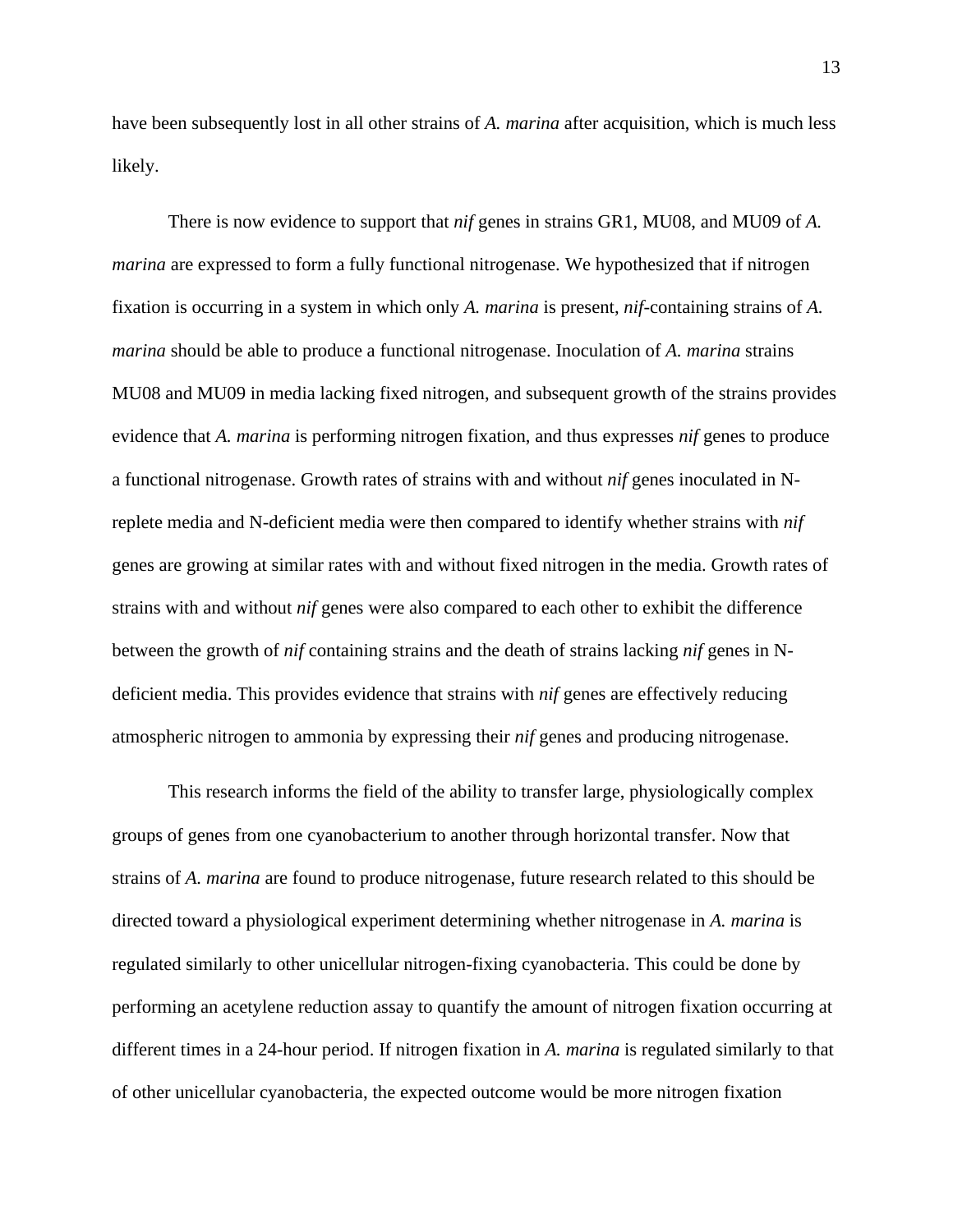occurring during the night, and less during the day to account for the temporal separation of nitrogenase and oxygen common in non-heterocystous cyanobacteria.

This work, performed in the Miller Lab at the University of Montana, has been published in part within a peer-reviewed paper titled, "Genomic and Functional Variation of the Chlorophyll d-Producing Cyanobacterium *Acaryochloris marina*" (Miller et al, 2022).

### **Ethical considerations**

Research ethics are often difficult to navigate in life science-focused fields. This is especially the case in non-medical research not involving human subjects since they are not discussed as often. Human and large mammal research is typically at the center of ethical discussion, leaving other forms of scientific research with unspecified ethics. There is also a clear lack of diversity in all scientific fields. Types of ethics in science that must be addressed include those related to the environment and cultural diversity in research.

Environmental concerns pertaining to ethics of lab-based research that do not seem to be addressed often, include the large amounts of plastic waste and energy used to facilitate research. Types of plastic waste include the large amount of single-use pipette tips, petri dishes, containers in which media is made, and centrifuge tubes. While some forms of plastic waste cannot be avoided due to the necessity of sterility, many can be replaced with other materials. The laboratory in which the following research was conducted is conscious of the plastic waste produced, so use of glassware and reusable plastics is very common; however, this is not the case with all laboratories, due to the lack of universal regulation of plastic use.

Energy consumption – another environmental impact – also must be considered in biological research labs. Large, energy use-heavy apparatuses and appliances are common in the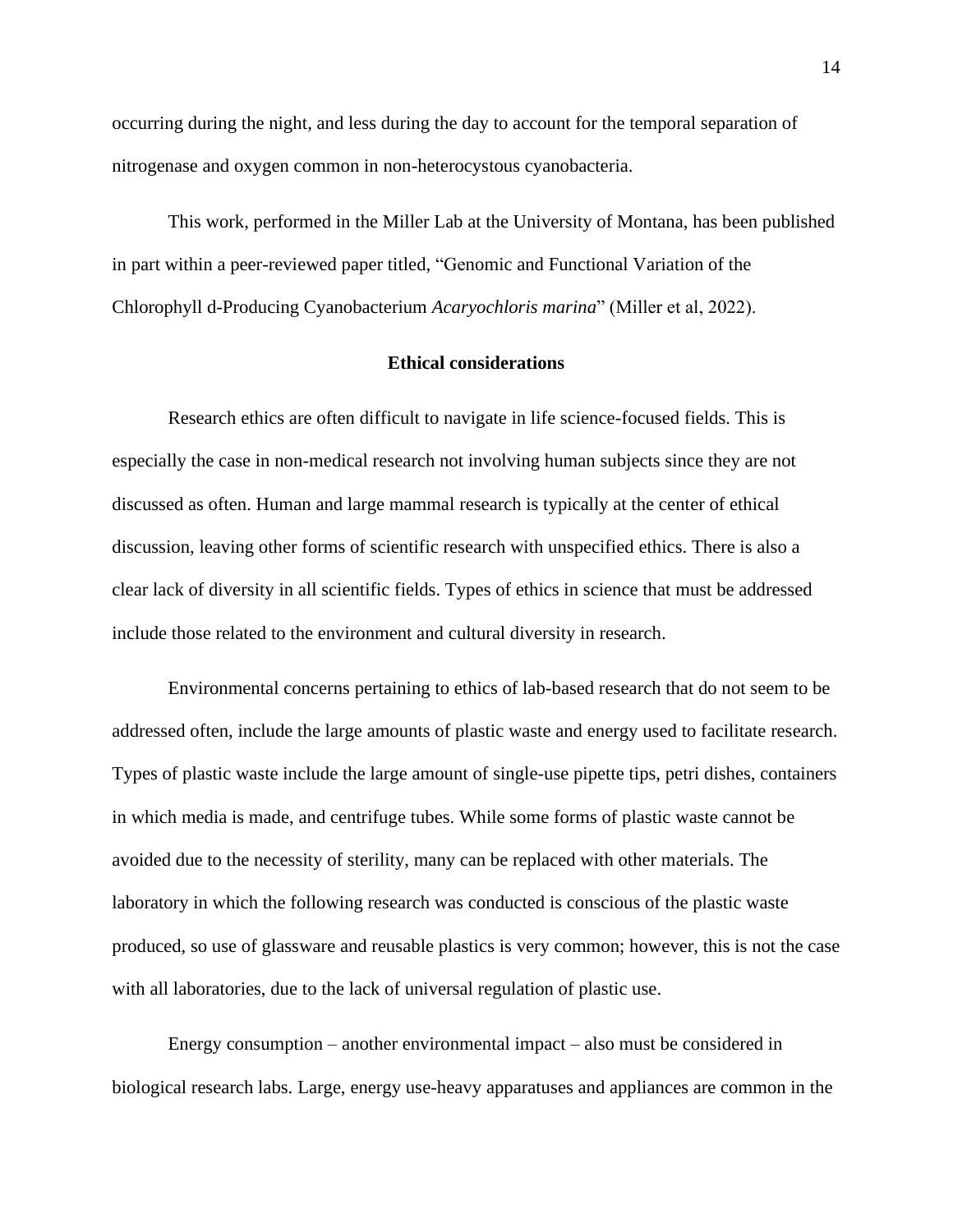laboratory, such as incubators, autoclaves, and centrifuges. Incubators, for example, are most often running 24 hours a day, sometimes at very high temperatures, using electric heat – not the most efficient form of energy, running fans, and powering light bulbs. The lab in which this research was conducted has four incubators – each the size of a refrigerator – one of which is maintaining bacterial strains at a very high temperature of 75℃ (167°F). One possible solution to the issue of energy overuse is to balance a lab's carbon footprint in other ways, such as purchasing carbon offsets (e.g., paying to plant trees), recycling, composting, and using less electricity elsewhere in the lab.

Another potential ethical concern pertaining to the environment is from where samples of bacteria are collected, and whether this is done without impacting the ecosystem. Many of the samples in the lab in which this research was conducted are from Yellowstone National Park or the Oregon Coast. When collecting samples, this lab is very careful in gathering water samples and not contaminating waters with other collected samples. An ecosystem has the potential to be changed dramatically if a species of bacterium collected from one creek is accidentally transferred to another creek in which the bacterium was formerly absent. An ecosystem can be even more impacted in other types of ecological research in which an invasive species, such as a mollusk or a fish, is unintentionally relocated to a different body of water. Environmental impact is one of the many factors that must be taken into account when considering biological research ethics.

An aspect of ethics more applicable to the field of science as a whole is that of cultural diversity in literature as well as accommodations for diversity in the laboratory setting. This same issue is shown by Cronin et al, a paper featuring a diverse group of authors that found 60% of all ecology and evolution PhDs awarded in the US in 2018 were to recipients who identified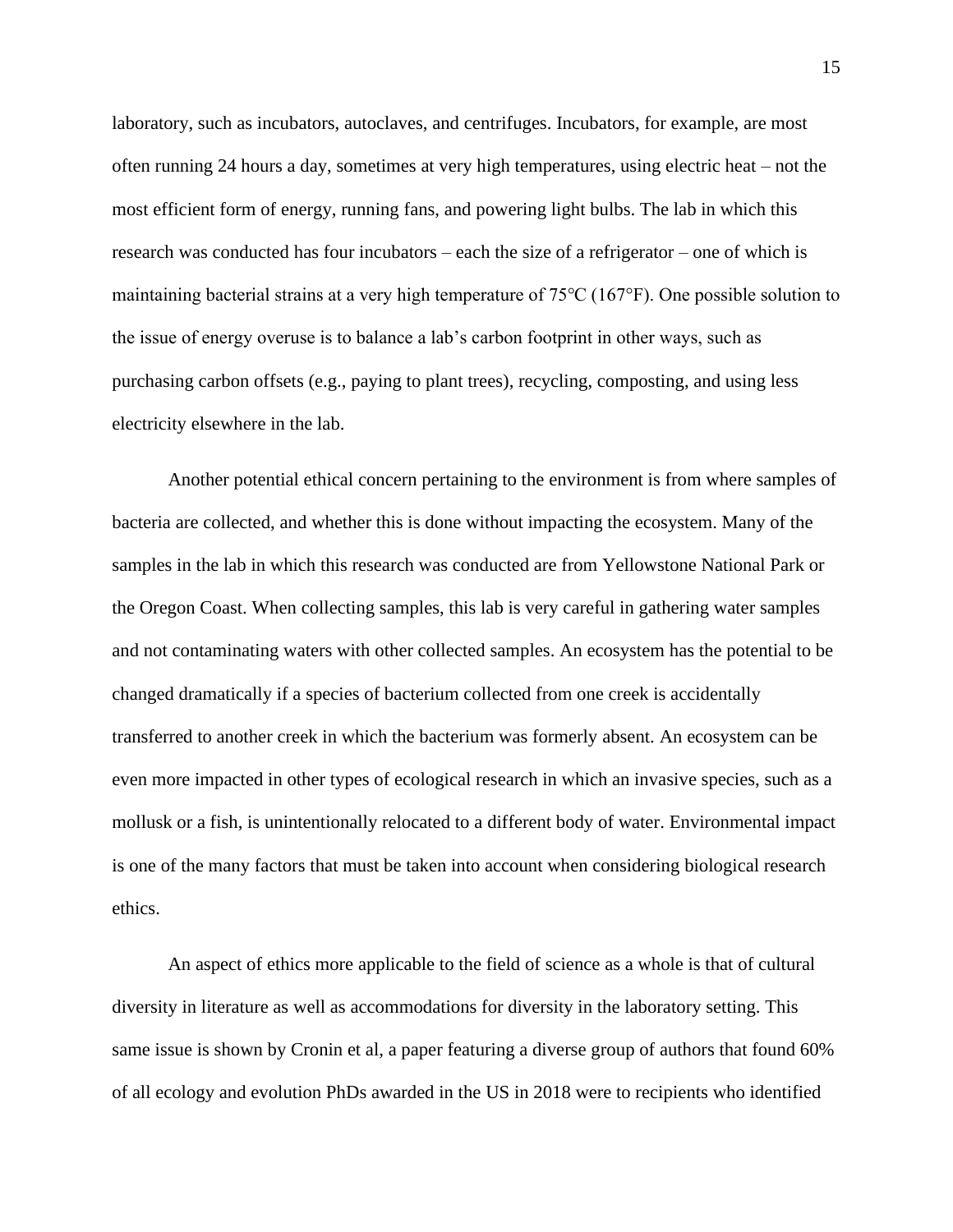as White (Cronin et al, 2021). There was not a single Black or African American author in the bibliography of this paper. This will be fixed in the future by searching for authors with diverse backgrounds, possibly by looking at labs that are recognized for being diverse, in each of my papers now and in the future. The lack of diversity in this bibliography without actively searching for diversity is representative of how the field as a whole is lacking.

While there are many other ideas as to how to approach this situation – which should undoubtedly be implemented as soon as possible – the issue is that lack of diversity in science is systemic, so it will take time before change is truly seen. An extensive history of racism and exclusion exists in ecology and evolution, and racist scientists are still taught about in scientific courses (Cronin et al, 2021). While avoiding the mentioning of the scientist responsible for a particular discovery would be helpful in remediating this issue, scientists from diverse backgrounds that assisted – or even did more work – could be acknowledged instead. Dr. Pascale Guiton, an African woman who has risen though the field of parasitology believes that one way to accommodate those from diverse backgrounds is to change hypothetical math problems, for example, to situations that all students can imagine (Guiton, 2021). She discusses a problem in which a train to Paris is referenced, even though she has never "been on a train nor to France" (Guiton, 2021). There are an increasing number of resources describing how and why to create an anti-racist environment in both the classroom and the laboratory, so there are no more excuses as to why anti-racist environments can't be established (Guiton, 2021; Cronin et al, 2021; Chaudhary & Berhe, 2020).

The principal investigator of the lab in which this research was conducted reached out to assist another professor at the University of Montana who has led science programs on campus in the summer, directed toward American Indians from the surrounding reservations. These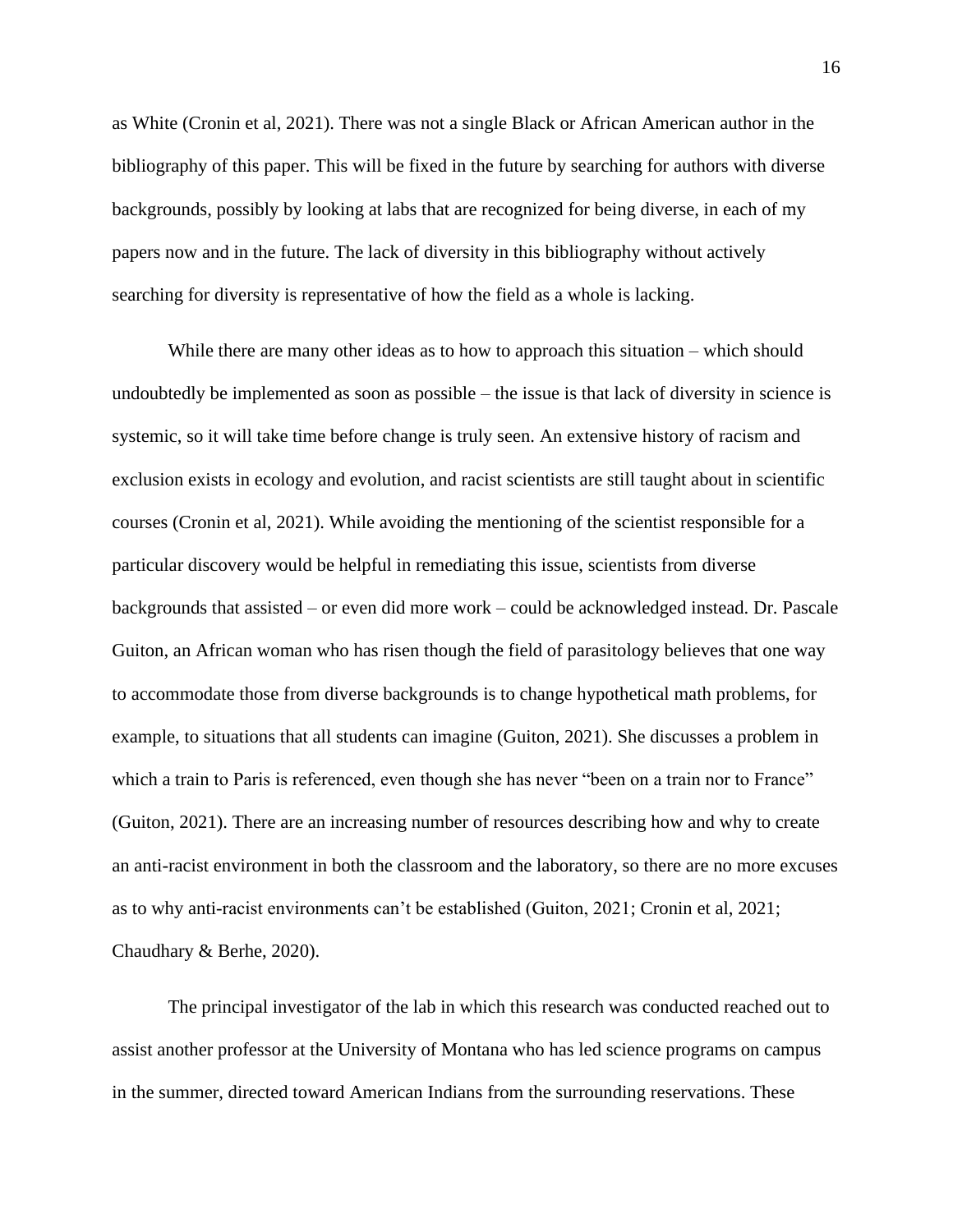students are invited – if in good academic standing – back to campus year after year. This is an efficient way to improve representation of certain groups in scientific fields, while providing an incentive for maintaining their grades; he visits reservations – many of their homes – and gives them the resources to get interested in science and have scientific experiences on a campus known for their research. This same approach should be taken by universities near areas of large African American populations. Representation of all racial and cultural groups is lacking noticeably in ecology and evolution, in addition to all other fields within science.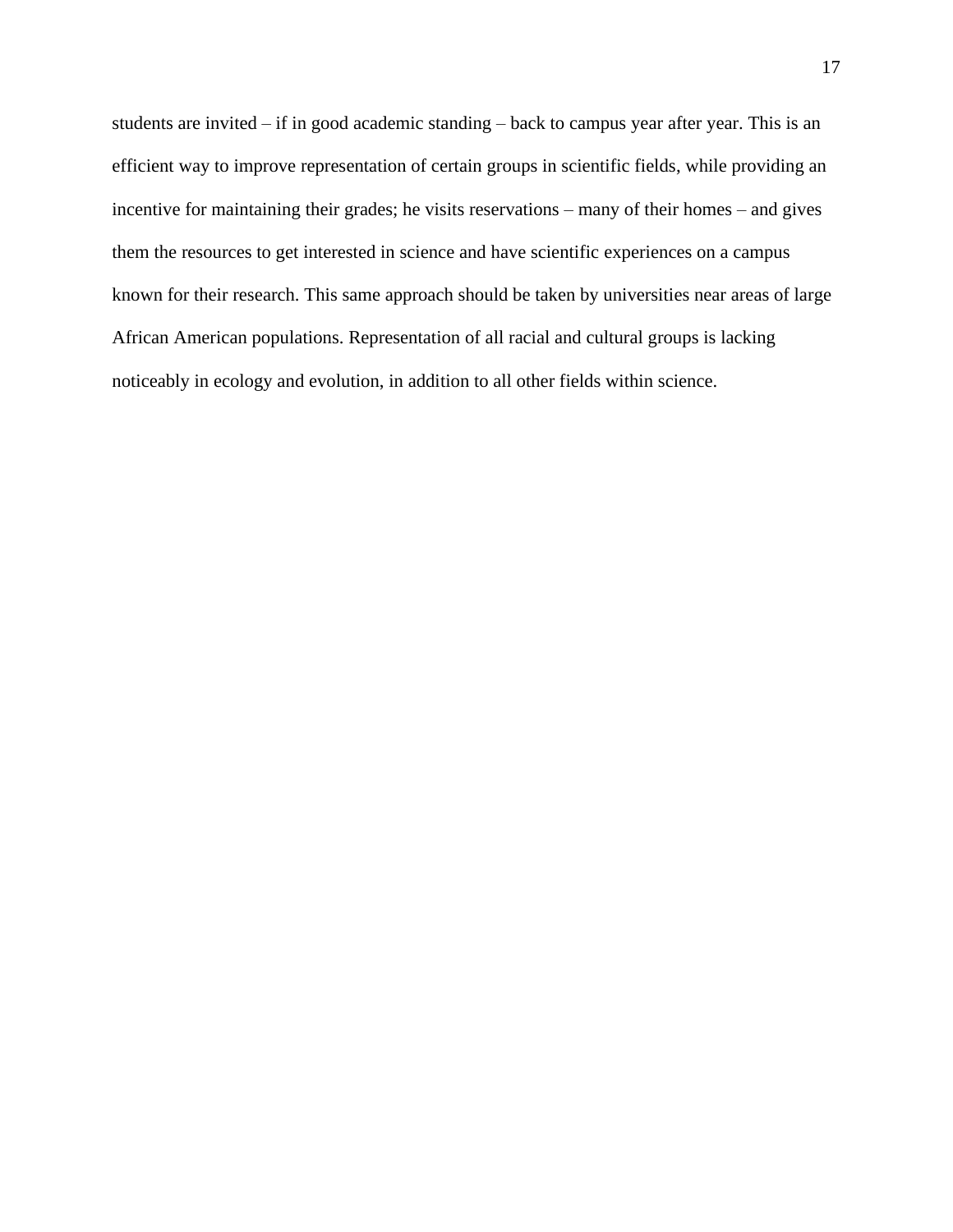### **References**

- Badshah, S. L., Mabkhot, Y., & Al-Showiman, S. S. (2017). Photosynthesis at the far-red region of the spectrum in Acaryochloris marina. *Biological Research*, *50*(1), 1–9. https://doi.org/10.1186/s40659-017-0120-0
- Bergman, B., Gallon, J. R., Rai, A. N., & Stal, L. J. (1997). N 2 Fixation by non-heterocystous cyanobacteria. *FEMS Microbiology Reviews*, *19*(November), 139–185.
- Berman-Frank, I., Lundgren, P., & Falkowski, P. (2003). Nitrogen fixation and photosynthetic oxygen evolution in cyanobacteria. *Research in Microbiology*, *154*(3), 157–164. https://doi.org/10.1016/S0923-2508(03)00029-9
- Bolhuis, H., Severin, I., Confurius-Guns, V., Wollenzien, U. I. A., & Stal, L. J. (2010). Horizontal transfer of the nitrogen fixation gene cluster in the cyanobacterium Microcoleus chthonoplastes. *ISME Journal*, *4*(1), 121–130. https://doi.org/10.1038/ismej.2009.99
- Chaudhary, B., & Berhe, A. (2020). Ten simple rules for building an anti-racist lab. *PLOS Computational Biology, 16*(10), 1–9. https://doi.org/10.32942/osf.io/4a9p8
- Chen, M., Hiller, R. G., Howe, C. J., & Larkum, A. W. D. (2005). Unique origin and lateral transfer of prokaryotic chlorophyll-b and chlorophyll-d light-harvesting systems. *Molecular Biology and Evolution*, *22*(1), 21–28. https://doi.org/10.1093/molbev/msh250
- Cronin, M. R., Alonzo, S. H., Adamczak, S. K., Baker, D. N., Beltran, R. S., Borker, A. L., Favilla, A. B., Gatins, R., Goetz, L. C., Hack, N., Harenčár, J. G., Howard, E. A., Kustra, M. C., Maguiña, R., Martinez-Estevez, L., Mehta, R. S., Parker, I. M., Reid, K., Roberts,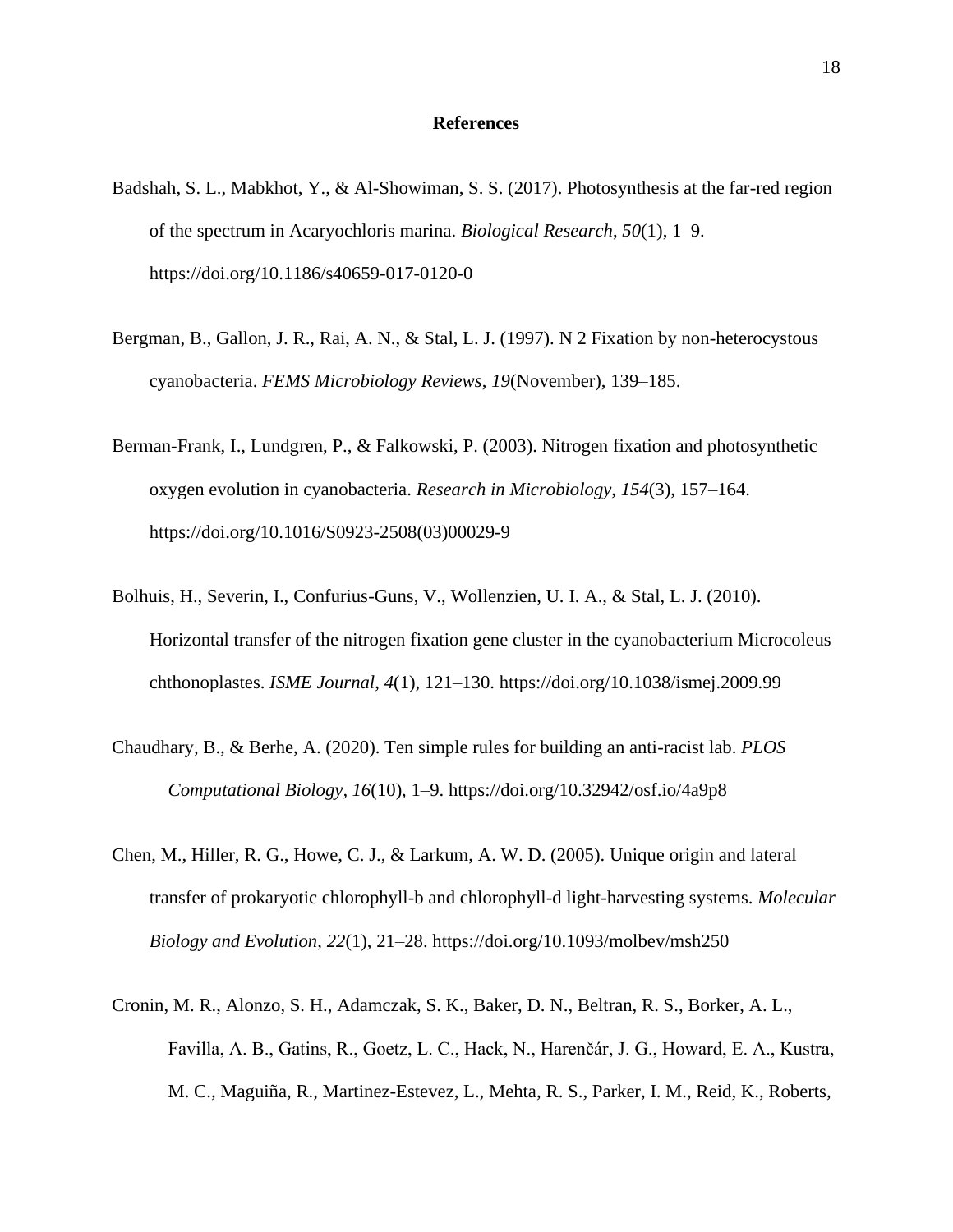M. B., … Zavaleta, E. S. (2021). Anti-racist interventions to transform ecology, evolution, and conservation biology departments. *Nature Ecology and Evolution*, *5*(9), 1213–1223. https://doi.org/10.1038/s41559-021-01522-z

Guiton, P. S. (2021). mSphere of Influence: No More Excuses—Addressing Race, Racism, and Socioeconomic Issues in the Science Classroom and Laboratory. *Msphere*, *6*(1), 10-21. https://doi.org/10.1128/mSphere.00010-21

Haselkorn, R. (1978). Heterocysts. *Ann. Rev. Plant Physiol.*, *29*, 319–344.

- Hoffman, B. M., Lukoyanov, D., Yang, Z. Y., Dean, D. R., & Seefeldt, L. C. (2014). Mechanism of nitrogen fixation by nitrogenase: The next stage. *Chemical Reviews*, *114*(8), 4041–4062. https://doi.org/10.1021/cr400641x
- Jackman, D. M., & Mulligan, M. E. (1995). Characterization of a nitrogen-fixation (nif) gene cluster from Anabaena azollae 1a shows that closely related cyanobacteria have highly variable but structured intergenic regions. *Microbiology*, *141*(9), 2235–2244. https://doi.org/10.1099/13500872-141-9-2235
- Kallas, T., Coursin, T., & Rippka, R. (1985). Different organization of nif genes in nonheterocystous and heterocystous cyanobacteria. *Plant Molecular Biology*, *5*(5), 321– 329. https://doi.org/10.1007/BF00020630
- Klipp, W., Masepohl, B., Gallon, J. R., & Newton, W. E. (2004). Genetics and Regulation of Nitrogen Fixation in Free-Living Bacteria. *Kluwer Academic Publishers*, 111–139. https://doi.org/10.1007/1-4020-2179-8\_6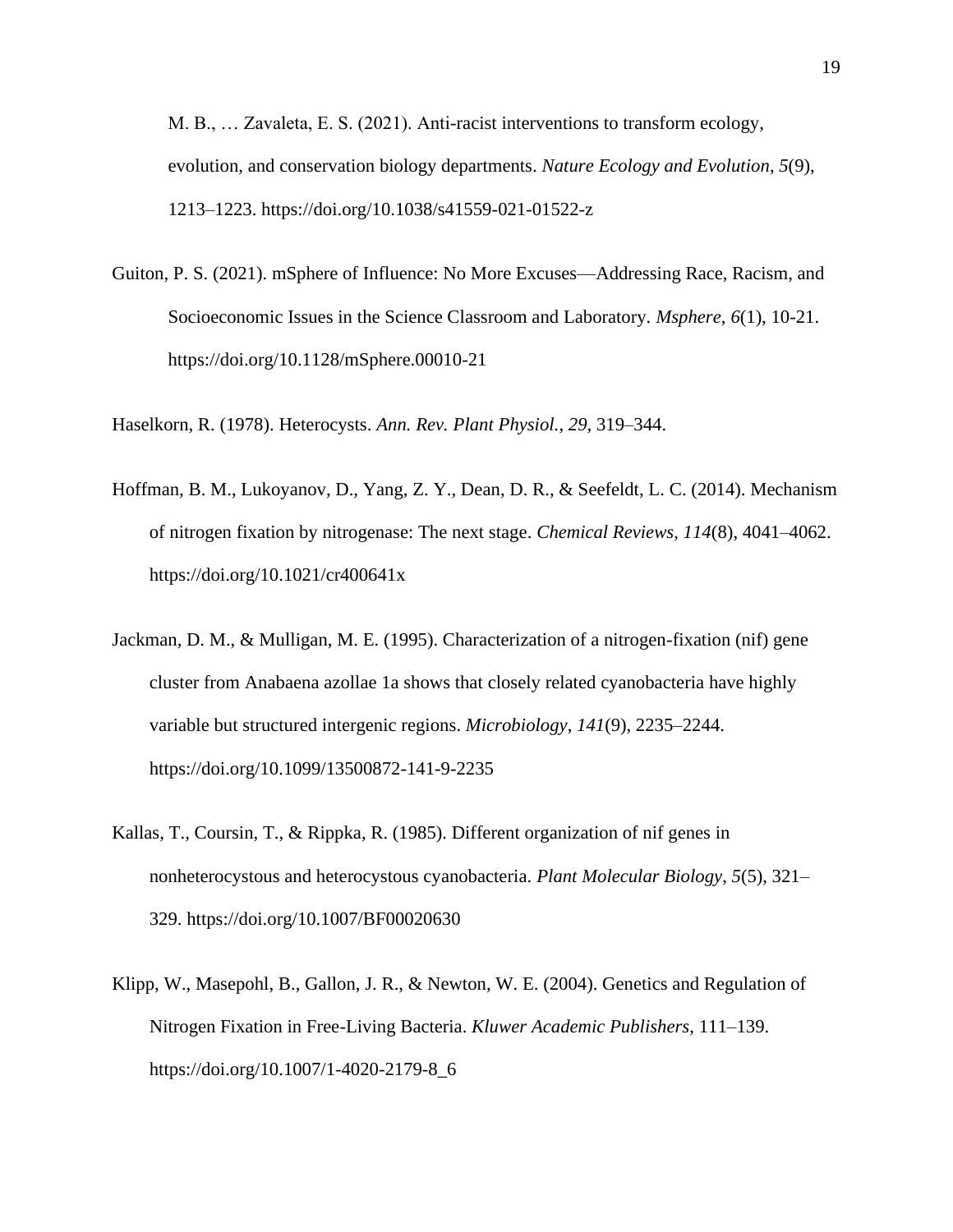- Kutschera, U., & Schauer, S. (2012). Prokaryotic biodiversity in marine versus terrestrial ecosystems: Methylobacteria and research ethics. *J Marine Sci Res Dev, 2*(4), 1-2. http://dx.doi.org/10.4172/2155-9910.1000e113
- Loughlin, P., Lin, Y., & Chen, M. (2013). Chlorophyll d and Acaryochloris marina: Current status. *Photosynthesis Research*, *116*(2–3), 277–293. https://doi.org/10.1007/s11120-013- 9829-y
- Miller, S. R., Abresch, H. E., Baroch, J. J., Fishman Miller, C. K., Garber, A. I., Oman, A. R., Ulrich, N. J. (2022). Genomic and Functional Variation of the Chlorophyll d-Producing Cyanobacterium *Acaryochloris marina. Microorganisms, 10*(3), 569. https://doi.org/10.3390/microorganisms10030569
- Miyashita, H., Ikemoto, H., Kurano, N., Adachi, K., Chihara, M., & Miyachi, S. (1996). Chlorophyll d as a major pigment. *Nature*, *383*(6599), 402. https://doi.org/10.1038/383402a0
- Montoya, J. P., Holl, C. M., Zehr, J. P., Hansen, A., Villareal, T. A., & Capone, D. G. (2004). High rates of N2 fixation by unicellular diazotrophs in the oligotrophic Pacific Ocean. *Nature*, *430*(7003), 1027–1031. https://doi.org/10.1038/nature02824
- Pfreundt, U., Stal, L. J., Voß, B., & Hess, W. R. (2012). Dinitrogen fixation in a unicellular chlorophyll d-containing cyanobacterium. *ISME Journal*, *6*(7), 1367–1377. https://doi.org/10.1038/ismej.2011.199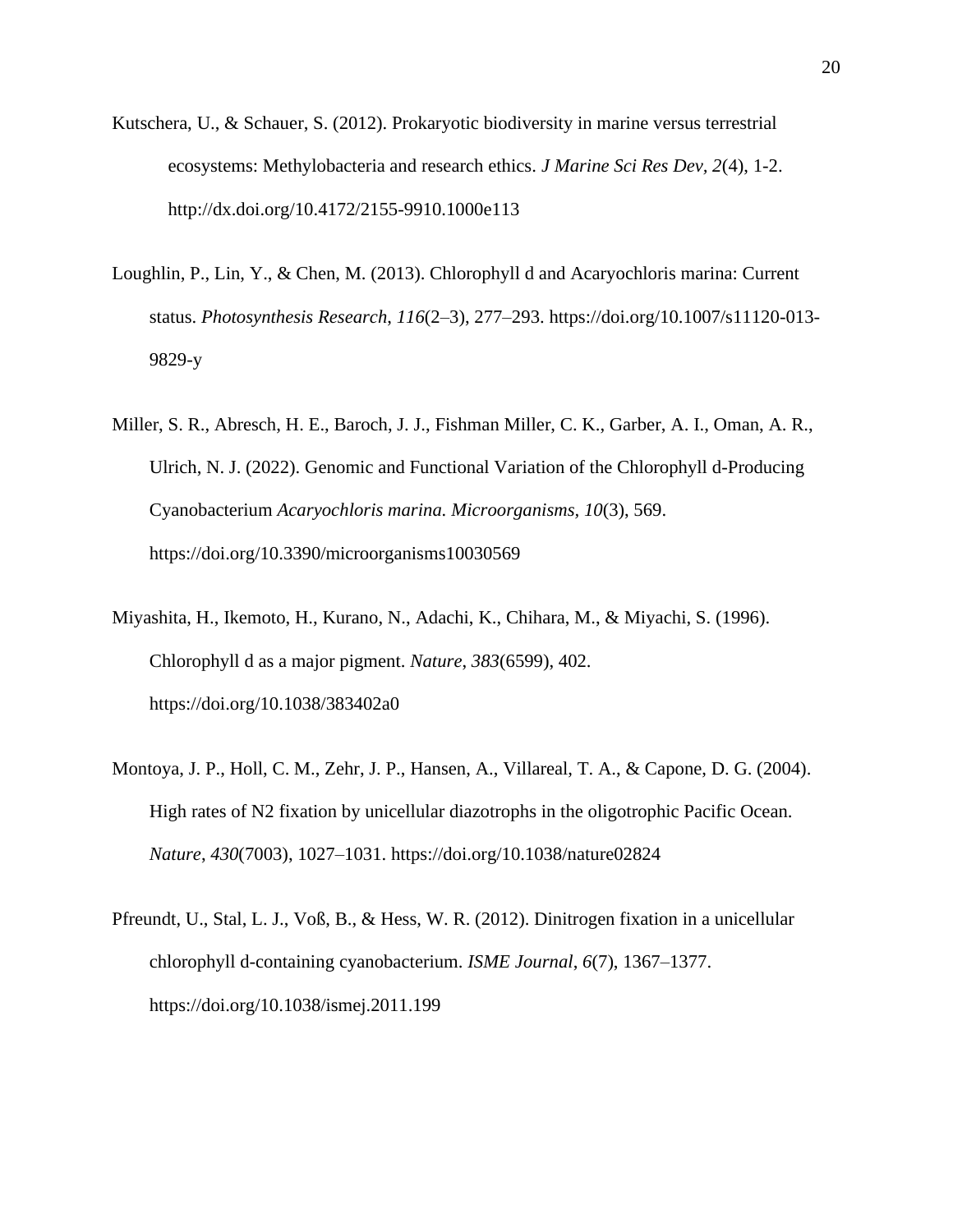- Rippka, R., Deruelles, J., & Waterbury, J. B. (1979). Generic assignments, strain histories and properties of pure cultures of cyanobacteria. *Journal of General Microbiology*, *111*(1), 1– 61. https://doi.org/10.1099/00221287-111-1-1
- Sherman, L. A., Meunier, P., & Colón-López, M. S. (1998). Diurnal rhythms in metabolism: A Day in the life of a unicellular, diazotrophic cyanobacterium. *Photosynthesis Research*, *58*(1), 25–42. https://doi.org/10.1023/A:1006137605802
- Stewart, W. D. P., Fitzgerald, G. P., & Burris, R. H. (1967). In situ studies on N2 fixation using the acetylene reduction technique*. Proceedings of the National Academy of Sciences of the United States of America, 58,* 2071–2078.
- Tsujimoto, R., Kamiya, N., & Fujita, Y. (2014). Transcriptional regulators ChlR and CnfR are essential for diazotrophic growth in nonheterocystous cyanobacteria. *Proceedings of the National Academy of Sciences of the United States of America*, *111*(18), 6762–6767. https://doi.org/10.1073/pnas.1323570111
- Ulrich, N. J., Uchida, H., Kanesaki, Y., Hirose, E., Murakami, A., & Miller, S. R. (2021). Reacquisition of light-harvesting genes in a marine cyanobacterium confers a broader solar niche. *Current Biology*, *31*(7), 1539-1546.e4. https://doi.org/10.1016/j.cub.2021.01.047
- Swingley, W. D., Chen, M., Cheung, P. C., Conrad, A. L., Dejesa, L. C., Hao, J., Honchak, B. M., Karbach, L. E., Kurdoglu, A., Lahiri, S., Mastrian, S. D., Miyashita, H., Page, L., Ramakrishna, P., Satoh, S., Sattley, W. M., Shimada, Y., Taylor, H. L., Tomo, T., … Touchman, J. W. (2008). Niche adaptation and genome expansion in the chlorophyll dproducing cyanobacterium Acaryochloris marina. *Proceedings of the National Academy of*